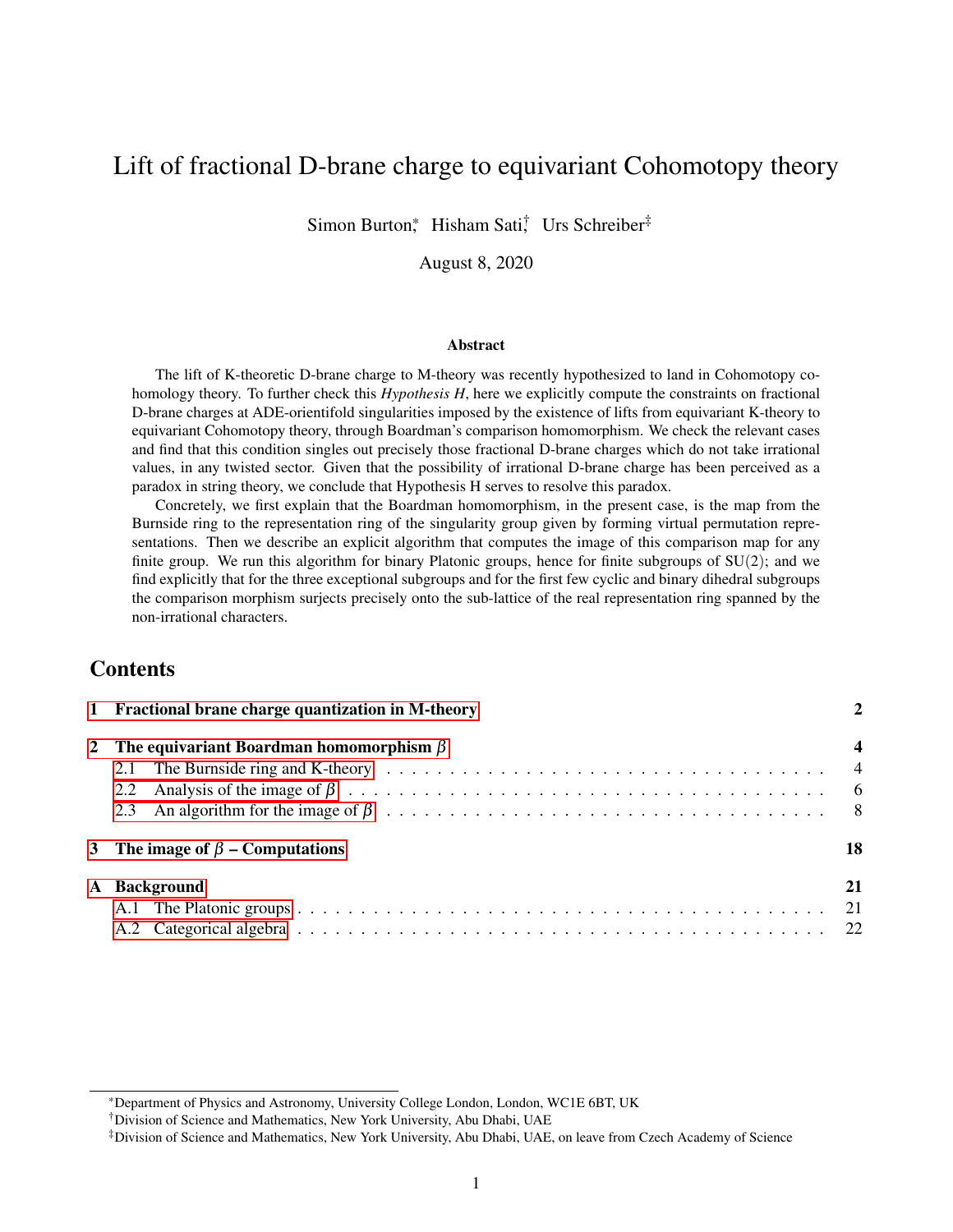We present here a curious computation of equivariant K-theory indices on the point (Theorem [3.1](#page-17-1) below), the background for which we introduce in detail in [§2](#page-3-0) below. Besides its mathematical content, which is of interest in itself as explained in [§2.2](#page-5-0) below, we argue, based on the recent insight [\[SS19a\]](#page-24-0), that this result impacts on open questions in the foundations of string theory. This we explain next in [§1:](#page-1-0)

# <span id="page-1-0"></span>1 Fractional brane charge quantization in M-theory

The issue of irrational D-brane charge. It is a long-standing conjecture [\[Wi98,](#page-25-0) Sec. 5.1] that the charge lattice of fractional D-branes [\[DGM97\]](#page-22-0) stuck at *G*-orientifold singularities is the *G*-equivariant K-theory of the singular point, hence the representation ring of *G* (e.g. [\[Gr05\]](#page-23-0)). However, it was argued already in [\[BDH](#page-22-1)<sup>+</sup>02, 4.5.2] that not all elements of the representation ring can correspond to viable D-brane charges, and a rationale was sought for identifying a sub-lattice of physical charges. Independently, in [\[BDS00,](#page-22-2) (2.8)] it was highlighted that the possibility of irrational D-brane RR-charge is a "paradox" [\[BDS00\]](#page-22-2) that needs to be resolved.

<span id="page-1-2"></span>Now, for fractional D-branes stuck at *G*-orbifold singularities, the RR-charge is rationally proportional to the character (recalled as Def. [2.28](#page-13-0) below) of the corresponding representation (by [\[DGM97,](#page-22-0) (3.8)][\[BCR00,](#page-22-3) (4.65)][\[RS13,](#page-24-1) (4.102)]):

| <b>Orbifold</b><br>D-brane theory | <b>D-brane charge</b><br>at G-singularity | mass            | charge in<br>g-twisted sector |
|-----------------------------------|-------------------------------------------|-----------------|-------------------------------|
|                                   | $KO_G$                                    | dim(V)          | $\text{tr}_{V}(g)$            |
|                                   | $V \in$                                   |                 |                               |
|                                   | $R_{\scriptscriptstyle \rm p}(G)$         | $\chi_{V}(e)$   | $\chi_{V}(g)$                 |
| Representation                    | <b>linear</b>                             | character value | character value               |
| theory                            | G-representation                          |                 | at element $g \in G$          |

Table 1 – The translation between fractional D-brane charge at *G*-orbifold singularities and characters of linear *G*-representations.

In view of [\[BDS00\]](#page-22-2) this means that representations with irrational characters would reflect physically spurious fractional D-brane charges, even though they do appear in equivariant K-theory. Several authors tried to find a resolution of the paradox of possible irrational D-brane charge [\[Ta00\]](#page-24-2)[\[Zh01\]](#page-25-1)[\[Ra02\]](#page-23-1) but the situation has remained inconclusive.

The open problem of formulating M-theory. Of course, perturbative string theory, where this paradox is encountered, is famously supposed to be just a limiting case of an elusive non-perturbative theory with working title *M-theory* (see e.g. [\[Du96\]](#page-22-4)[\[Du99\]](#page-22-5)[\[HSS18,](#page-23-2) Sec. 2]). It is to be expected that the full M-theory implies constraints not seen from the string perturbation series. This is directly analogous to the now popular statement that perturbative string theory, in turn, implies constraints not seen in effective quantum field theory, separating the "Landscape" of effective field theories that do lift to perturbative string vacua from the "Swampland" of those that do not [\[Va05\]](#page-24-3), indicated on the right of [Figure 1.](#page-2-0) However, despite the tight web of hints on its limiting cases, actually formulating M-theory remains an open problem (see [\[Du96,](#page-22-4) 6][\[Du98,](#page-22-6) p. 6][\[NH98,](#page-23-3) p. 2][\[Du99,](#page-22-5) p. 330][\[Mo14,](#page-23-4) Sec. 12][\[CP18,](#page-22-7) p. 2][\[HSS18,](#page-23-2) Sec. 2]).

<span id="page-1-1"></span>Hypothesis H – M-brane charge quantization in Cohomotopy. But recent analysis of the structure of the bouquet of super *p*-brane WZ terms from the point of view of homotopy theory ([\[Sa13\]](#page-24-4)[\[FSS16a\]](#page-22-8)[\[FSS15\]](#page-22-9)[\[BSS18\]](#page-22-10), see [\[FSS19a\]](#page-23-5) for review) has suggested a new hypothesis about the precise nature of the brane charge structure in M-theory. This *Hypothesis H* [\[FSS19b\]](#page-23-6)[\[FSS19c\]](#page-23-7)[\[SS19b\]](#page-24-5) asserts that the generalized cohomology theory which quantizes brane charge in M-theory, in analogy to how twisted K-theory is expected to quantize Dbrane charge in string theory (see [\[BSS18,](#page-22-10) Sec. 1][\[GS19\]](#page-23-8) for pointers), is unstable *Cohomotopy* cohomology theory [\[Bo36\]](#page-22-11)[\[Sp49\]](#page-24-6)[\[Pe56\]](#page-24-7)[\[We71\]](#page-24-8)[\[Ta09\]](#page-24-9)[\[KMT12\]](#page-23-9), specifically *J-twisted Cohomotopy* [\[FSS19b,](#page-23-6) Def. 3.1]. On flat orbifold spacetimes this becomes [\[SS20,](#page-24-10) Thm. 5.16, Rem. 5.30] unstable *equivariant Cohomotopy* [\[SS19a,](#page-24-0)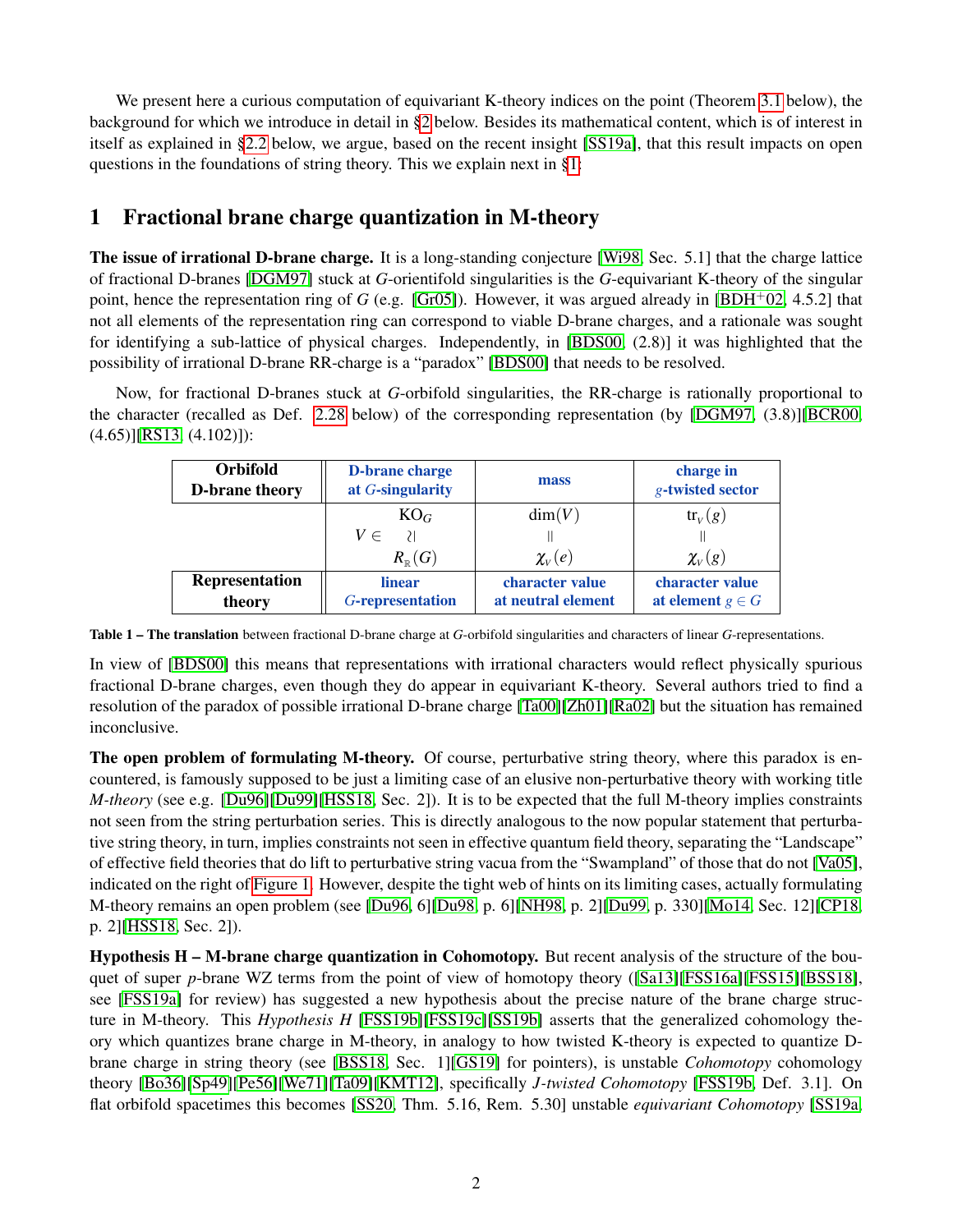(2)][\[HSS18\]](#page-23-2), traditionally considered in its stabilized approximation [\[Seg71\]](#page-24-11)[\[Ca84\]](#page-22-12)[\[Lu05\]](#page-23-10). This is indicated on the left of [Figure 1,](#page-2-0) which contextualizes our proposal and provides a global perspective:

<span id="page-2-0"></span>

Figure 1: Relations between M-brane charges in M-theory via Cohomotopy and D-brane charges in string theory via K-theory.

The Boardman homomorphism to equivariant K-theory. Displayed on the left of *[Figure 1](#page-2-0)* is the *Boardman homomorphism* [\[Ad74,](#page-22-13) II.6], which, under *Hypothesis H*, is the M-theoretic analog of the Chern character (that maps D-brane charge in string theory to flux forms in effective field theory) now mapping brane charge in nonperturbative M-theory to its perturbative approximation in string theory. As discussed in detail in [\[SS19a,](#page-24-0) 3.1.2], classical results in equivariant homotopy theory (see [\[Bl17\]](#page-22-14)) identify [\[Seg71\]](#page-24-11)[\[tD79,](#page-24-12) 8.5.1][\[Lu05,](#page-23-10) 1.13] the stable equivariant Cohomotopy of a *G*-orbifold singularity with the *Burnside ring* (recalled below in [§2.1\)](#page-3-1) – a non-linear combinatorial analog of the *G*-linear representation ring. Furthermore, under this identification, the Boardman homomorphism to equivariant K-theory identifies with the homomorphism that linearizes a combinatorial *G*-set (of M-branes) to a linear *G*-representation (of D-brane Chan-Paton factors), see [Figure 2.](#page-2-1) We lay out the relevant definitions in full detail in [§2](#page-3-0) below. As explained in [\[SS19a\]](#page-24-0), we have the following picture:

<span id="page-2-1"></span>

Figure 2 – Virtual *G*-representations of fractional branes classified by equivariant Cohomotopy in the vicinity of ADE-singularities, seen through the Boardman homomorphism to equivariant K-theory, according to [\[SS19a\]](#page-24-0). Shown is a situation for  $G = \mathbb{Z}_4$ .

With this explicit form of the equivariant Boardman homomorphism at *G*-singularities ( $\beta \simeq \mathbb{R}[-]$ ) in hand, we obtain here a concrete computational handle on the implications of *[Hypothesis H](#page-1-1)*, which may serve as further tests of this hypothesis.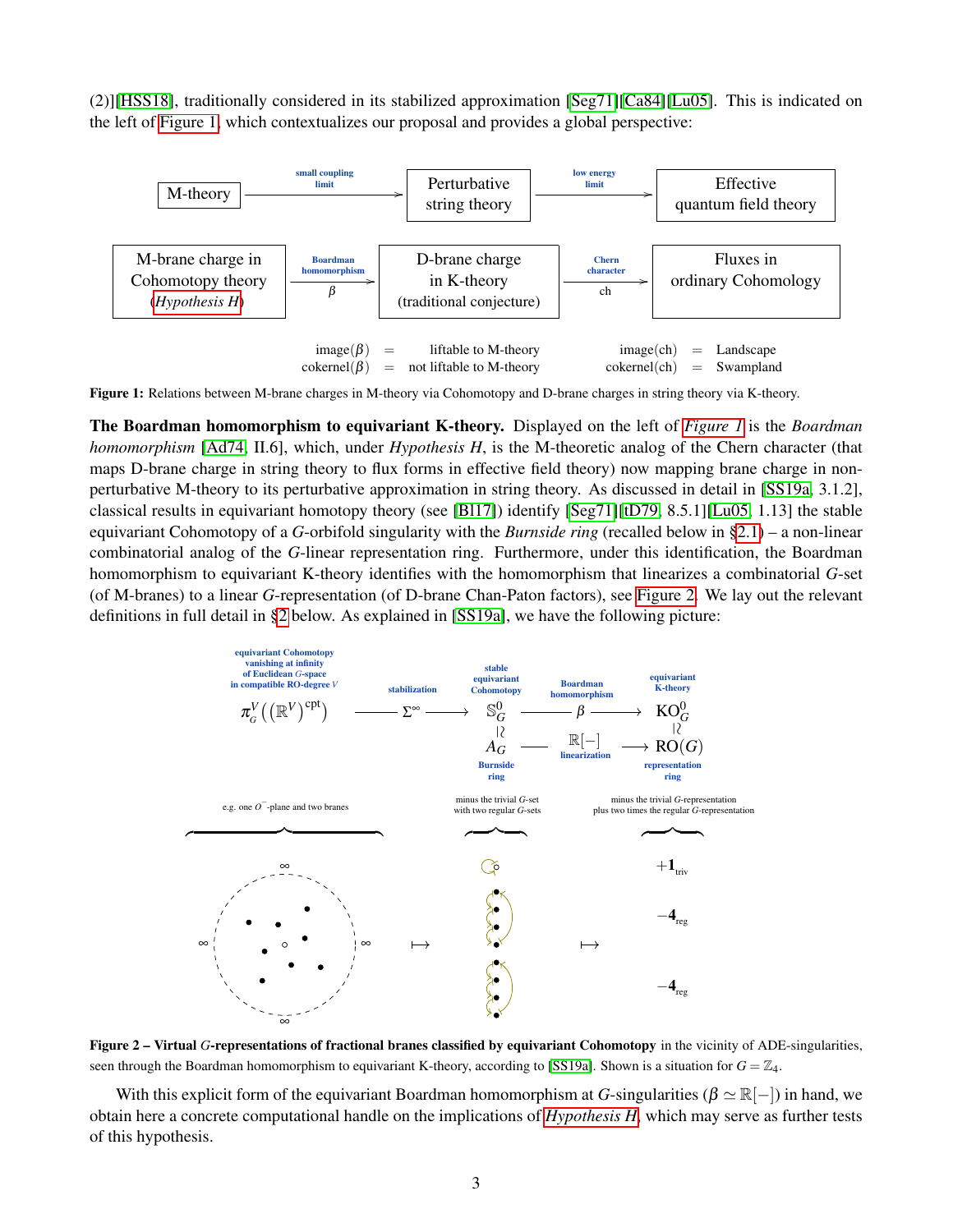Fractional D-brane charge at orbi-orientifold singularities under Hypothesis H. In [\[SS19a\]](#page-24-0) we had laid out in detail how, under *[Hypothesis H](#page-1-1)*, equivariant Cohomotopy measures charges of M5-branes stuck at ADE-orientifold singularities<sup>[1](#page-3-2)</sup>, and how this translates, under the Boardman homomorphism, to charges in equivariant K-theory of fractional D-branes stuck at these singularities. The main result of [\[SS19a\]](#page-24-0) is that the lift of fractional D-brane charge on orientifolds from equivariant K-theory through the Boardman homomorphism to equivariant Cohomotopy (as in [Figure 2\)](#page-2-1) implies expected anomaly cancellation conditions for D-branes in orientifolds, the *RR-field tadpole cancellation conditions*.

Approach: Numerical fractional D-brane charge under Hypothesis H. Here we investigate further implications of this lift of brane charge from K-theory to Cohomotopy: Using the explicit form of the Boardman homomorphism explained below in [§2.1,](#page-3-1) we develop in [§2.3](#page-7-0) an effective algorithm for explicitly computing the image of the Boardman homomorphism as a sublattice in the representation ring, and hence in the equivariant K-theory ring of fractional D-brane charges. This allows us to concretely read off which fractional D-brane charges lift to M-theory under [Hypothesis H,](#page-1-1) as indicated in [Figure 1.](#page-2-0)

Physics result. Our main result, Theorem [3.1](#page-17-1) below, establishes that, in all the examples of singularity groups which we compute, the image of the Boardman homomorphism in the real representation ring (appropriate for orientifold charges) consists precisely of the *integral* characters; these are equivalently the non-irrational characters (by Prop. [2.3](#page-6-0) below). Under the translation of [Table 1](#page-1-2) this means that *[Hypothesis H](#page-1-1)* removes precisely the irrational D-brane charges from the charge lattice of fractional D-branes stuck at ADE-singularities. Hence, in as far as irrational D-brane charge is a paradox [\[BDS00\]](#page-22-2)[\[Ta00\]](#page-24-2)[\[Zh01\]](#page-25-1)[\[Ra02\]](#page-23-1), [Hypothesis H](#page-1-1) resolves this paradox.

We explain now in [§2](#page-3-0) how these issues are formulated mathematically, translating the question of lifting Dbrane charge to Cohomotopy to a question purely in representation theory.

## <span id="page-3-0"></span>2 The equivariant Boardman homomorphism  $\beta$

## <span id="page-3-1"></span>2.1 The Burnside ring and K-theory

Finite group actions control orbifold spacetime singularities in string theory. For *G* a finite group one may consider linear as well as purely combinatorial *actions* of *G* on some set (see e.g. [\[Dr71\]](#page-22-15)[\[tD79\]](#page-24-12)[\[Ke99\]](#page-23-11)[\[LP12\]](#page-23-12)). We will be concerned with the relation between these two types of actions (see e.g. [\[tD79\]](#page-24-12)[\[Be91\]](#page-22-16)[\[Bo10\]](#page-22-17)).

Basics. Traditionally, for *k* any field, the linear actions receive more attention as they are the *k*-linear *representations* of *G*, namely the group homomorphisms  $G \to Aut_k(V)$  from *G* to the *k*-linear invertible maps from a given *k*-vector space *V* to itself. More elementary than this concept is that of plain *G-sets*, which are instead group homomorphism of the form  $G \to Aut(S)$ , from G to all the invertible functions from some set S to itself (permutations).

To emphasize that these two concepts, while clearly different, are conceptually related, one may appeal to the lore of the "field with one element"  $\mathbb{F}_1$  [\[Ti56\]](#page-24-13)[\[KS\]](#page-23-13)[\[So04\]](#page-24-14)[\[CCM09\]](#page-22-18)[\[Man08\]](#page-23-14) (see [\[Th16\]](#page-24-15)[\[Lo18\]](#page-23-15) for recent surveys) and regard plain sets as vector spaces over  $\mathbb{F}_1$ , and plain set-theoretic permutations as being the  $\mathbb{F}_1$ -linear maps  $Aut(S) = Aut_{\mathbb{F}_1}(S).$ 

In any case, for every finite group *G* and field *k*, the isomorphism classes of finite nonlinear actions and of finite-dimensional linear actions of *G* form two rings-without-negatives,

<span id="page-3-3"></span>
$$
(GSet^{\text{fin}}/\sim, \sqcup, \times) = (GRep_{\mathbb{F}_1}^{\text{fin}}/\sim, \oplus_{\mathbb{F}_1}, \otimes_{\mathbb{F}_1}) \quad \text{and} \quad (GRep_k^{\text{fin}}/\sim, \oplus_k, \otimes_k), \tag{1}
$$

where addition is given by disjoint union of *G*-sets and by direct sum of *G*-representations, respectively, while the product operation is given by Cartesian product of *G*-sets and by tensor product of *G*-representations, respectively.

<span id="page-3-2"></span><sup>&</sup>lt;sup>1</sup> To be precise, these are *ADE-type orbi-orientifolds*, as discussed in detail in [\[SS19a,](#page-24-0) 4.1]: Them being orbi-orientifolds means [\[DFM11,](#page-22-19) p. 4] that the quotient group is an extension of an orienti-folding  $\mathbb{Z}_2^{\text{or}}$  by an orbi-folding group *G*; and this being of ADE-type means that *G* is a finite subgroup of SU(2) (whose ADE-classification is recalled in Prop. [A.1\)](#page-20-2). The relevant group extension is specified in [\[SS19a,](#page-24-0) (67)]. Here we consider *on* the  $\mathbb{Z}_2^{\text{or}}$ -fixed locus (the "O-planes"), where D-brane charge is meant to be in KO-theory, the residual *G*-orbifolding, hence the resulting equivariant  $KO_G$ -theory.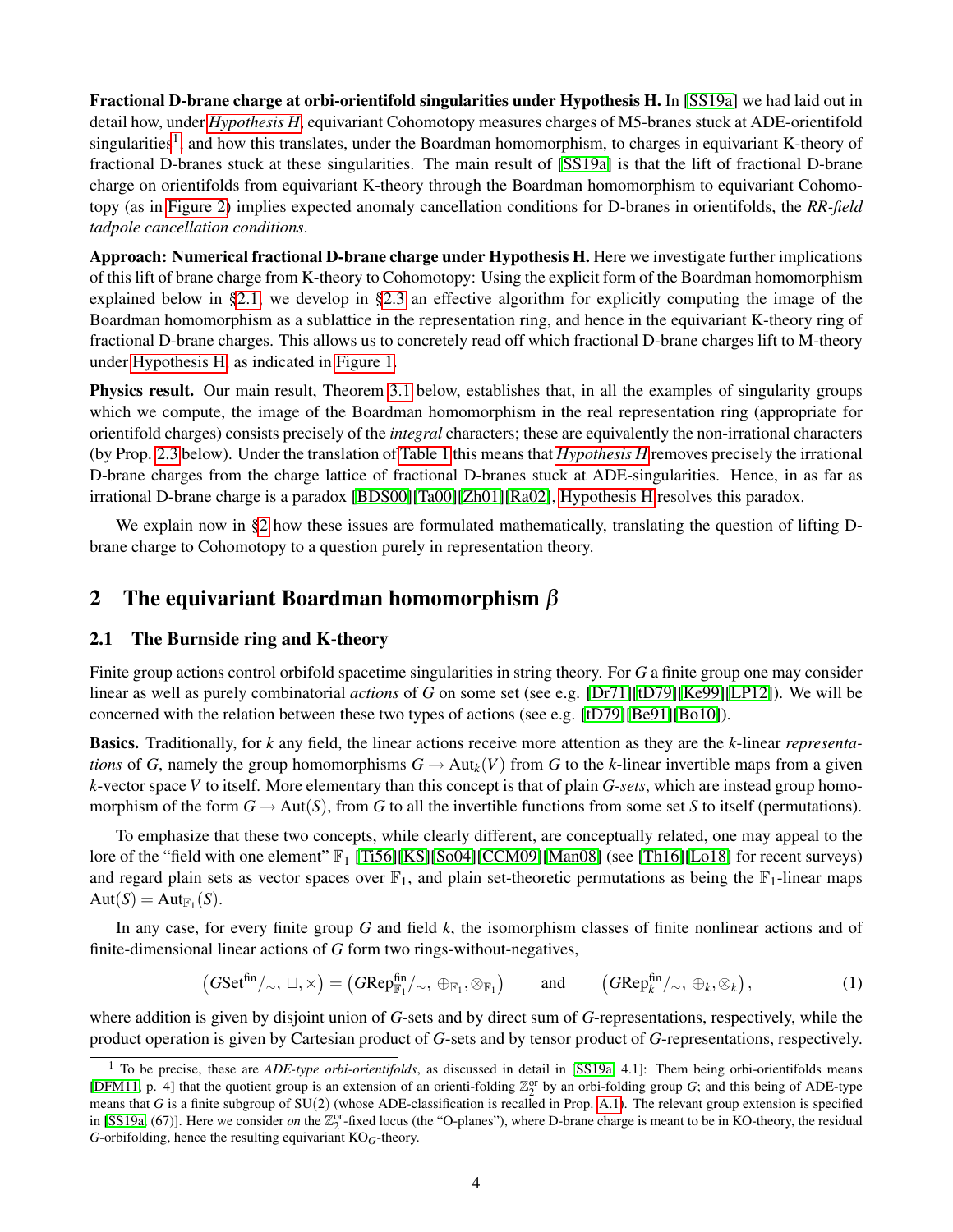We will be interested in a canonical comparison map from *G*-sets to *G*-representation: By forming *k*-linear combinations of elements of a finite set, every *G*-set  $G \subset S$  in  $A(G)$  spans a *k*-linear representation

<span id="page-4-0"></span>
$$
\begin{pmatrix} G \\ k[S] \end{pmatrix} \qquad g(v) = g\left(\sum_{s \in S} \underbrace{v_s}_{\in k} \cdot \underbrace{s}_{\in S}\right) := \sum_{h \in G} v_i \cdot g(s) \,. \tag{2}
$$

These are called the *permutation representations*. The archetypical example is the *regular representation*  $k[G]$ , which is the linearization of *G* acting on its own underlying set by group multiplication from the left. A simple but important example is the trivial 1-dimensional representation 1 of *G*, which is the linearization of the point, regarded as a *G*-set:

<span id="page-4-4"></span>
$$
\mathbf{1} \simeq k[*]. \tag{3}
$$

The construction [\(2\)](#page-4-0) of permutation representations from *G*-sets is clearly linear and multiplicative, in that it extends to a homomorphism between the above rings-without-negatives [\(1\)](#page-3-3)

<span id="page-4-1"></span>
$$
(GSet^{\text{fin}}/\sim,\sqcup,\times) \xrightarrow{k[-]} (GRep^{\text{fin}}/\sim,\oplus,\otimes).
$$
 (4)

While this establishes the canonical comparison map between nonlinear and linear *G*-actions, there is nothing much of interest to be said about it.

Passage to K-theory. This situation changes drastically as soon as we consider not just plain *G*-sets and *G*representations, but also their "anti-*G*-sets" and "anti-*G*-representations", namely as we group-complete the ringswithout-negatives in [\(1\)](#page-3-3) to actual rings, by adjoining additive inverses for all elements. Concretely, a *virtual G*representation is represented by a pair  $(V^+, V^-)$  of two *G*-representations, thought of as a plain *G*-representation *V*<sup>+</sup> and an *anti*-*G*-representation *V*<sup>−</sup>; and the K-group completion is obtained by quotienting out from the evident group (ring) that these virtual representation/anti-representation pairs form the equivalence relation

$$
(V, V) \sim 0 \qquad \text{for all } V \in GRep_k^{\text{fin}}/_{\sim}.
$$

This can viewed as exhibiting pair-creation/annihilation of bound states of a representation with its own antirepresentation. The resulting ring is called the *representation ring* of *G*, denoted

<span id="page-4-3"></span>
$$
R_k(G) := K\left(\text{GRep}_k^{\text{fin}}/\,\sim,\oplus,\otimes\right). \tag{5}
$$

An analogous construction applies to virtual *G*-sets represented by pairs consisting of a *G*-set and an anti-*G*-set, subject to the relation of pair-creation/annihilation of bound states of a *G*-set *S* with its anti-*G*-set:

$$
(S, S) \sim 0 \quad \text{ for all } S \in GSet^{\text{fin}}.
$$

The resulting ring is known as the *Burnside ring* of *G* [\[Bur01\]](#page-22-20)[\[So67\]](#page-24-16) (see e.g. [\[Dr71\]](#page-22-15)[\[tD79\]](#page-24-12)[\[Ke99\]](#page-23-11)), denoted

<span id="page-4-2"></span>
$$
A(G) := K\left(G\mathrm{Set}^{\mathrm{fin}}/\sim, \sqcup, \times\right). \tag{6}
$$

While plain permutation representations [\(2\)](#page-4-0) generally form just a very small subset of all isomorphism classes of *k*-linear representations, the passage to *virtual* permutation representations drastically changes the picture: Since every plain permutation representation decays into a direct sum of irreducible linear representations, the *formal difference* of two permutation representations in a virtual permutation representation may partially cancel out to become equal, in the representation ring, to a representation that is not itself a plain permutation representation.

For example, in the simplest non-trivial case, where  $G = C_2$  is the finite group of order 2, the 1-dimensional alternating representation  $1_{alt}$  is clearly not a permutation representation itself. But it is a direct summand in the regular representation  $k[C_2] = 1 + \mathbf{1}_{alt}$ . Since the other summand is a permutation representation,  $\mathbf{1} = k[*]$ ,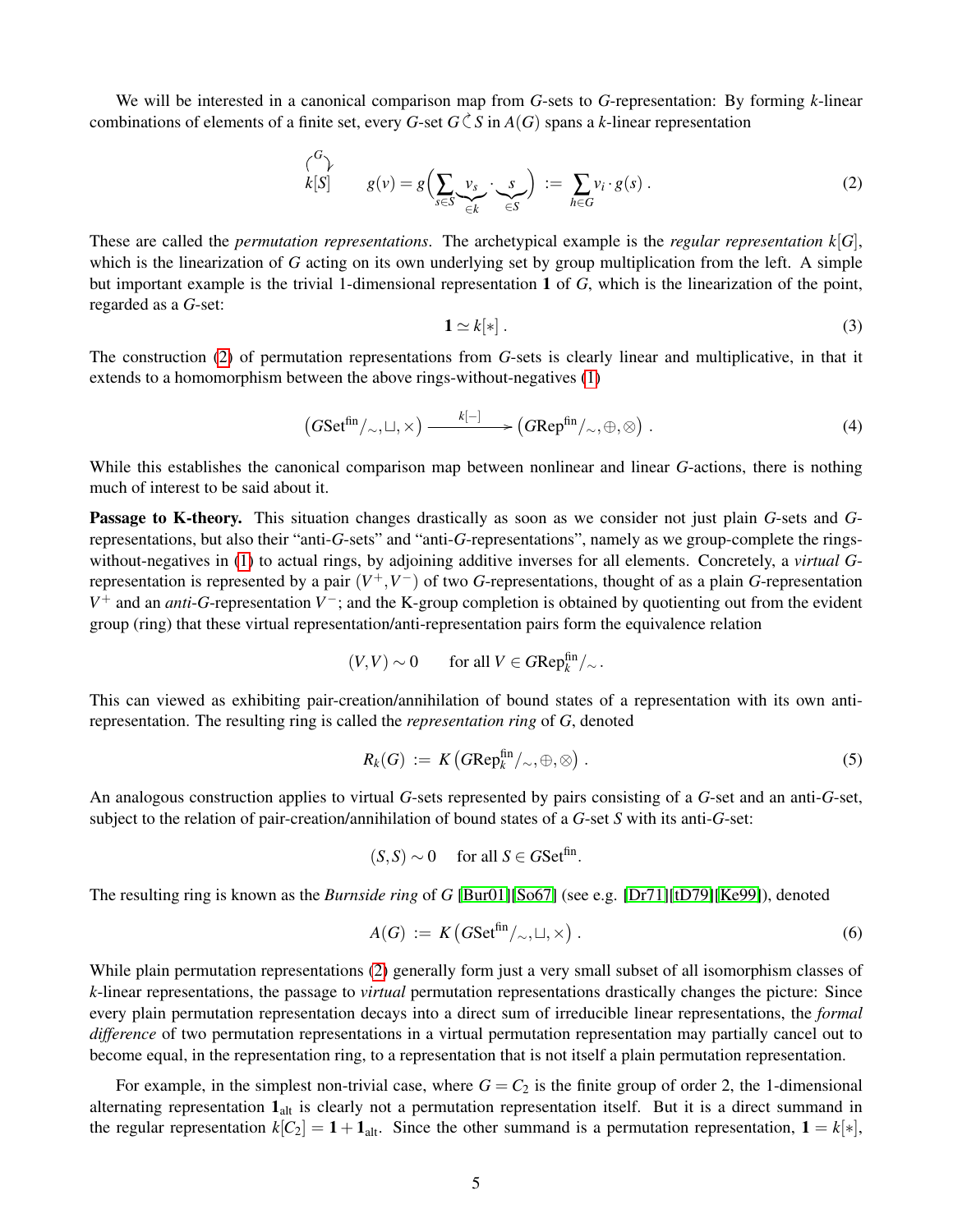the alternating representation may then be isolated as the formal difference  $\mathbf{1}_{alt} = k[C_2] - k[*]$ , thus as a virtual permutation representation.

The comparison morphism. Therefore, while the step from plain to *virtual* actions and representations is small, it has drastic consequences, as it potentially reduces much of linear representation theory to pure combinatorics. In order to quantify this effect, one observes that the construction [\(4\)](#page-4-1) of permutation representations evidently extends linearly to virtual *G*-sets and virtual *G*-representations, to a homomorphism

<span id="page-5-1"></span>
$$
A(G) \xrightarrow{\beta := k[-]} R_k(G) \tag{7}
$$

from the Burnside ring [\(6\)](#page-4-2) to the representation ring [\(5\)](#page-4-3), taking virtual *G*-sets to virtual *G*-representations. We may associate to the representation theory of *G* over *k* the following interpretation.

| <b>Space</b>      | <b>Meaning</b>                                                       |
|-------------------|----------------------------------------------------------------------|
|                   | Cokernel of $\beta$   Linear algebra invisible to pure combinatorics |
| Kernel of $\beta$ | Pure combinatorics invisible to linear algebras                      |

Intuition might suggest that generally the cokernel of  $β$  is large, while the kernel of  $β$  is generally small. This is indeed the case for the restriction [\(4\)](#page-4-1) of  $\beta$  to actual (as opposed to virtual) *G*-sets and *G*-representations. However, the inclusion of anti-*G*-sets and anti-representations and passage to the K-groups of virtual *G*-sets and virtual *G*-representations completely changes the picture. It turns out that the kernel of  $\beta$  almost never vanishes: in characteristic zero its rank is the difference of the number of non-cyclic by cyclic subgroups of *G* (Prop. [2.7](#page-7-1) below). At the same time, classical results give that the cokernel of  $\beta$  often vanishes: for instance, over  $k = \mathbb{Q}$  it vanishes for all cyclic groups (Prop. [2.6](#page-6-1) below), as well as for all *p*-groups ([\[Seg72\]](#page-24-17), recalled as Prop. [2.8](#page-7-2) below), while for *G* = *S<sub>n</sub>* a symmetric group, the cokernel of β vanishes even for all fields *k* of characteristic zero (Prop. [2.9](#page-7-3) below).

This is a remarkable state of affairs, which deserves further investigation.

The mathematical incarnation of the goals and results stated at the end of [§1](#page-1-0) are the following:

Goal. Here our goal is to give explicit descriptions of the cokernel of  $\beta$ , over the rational, real and complex numbers, for further concrete examples of finite groups *G*. We are particularly interested in the case of the *binary Platonic groups*, namely the finite subgroups of SU(2) (recalled in appendix [A.1\)](#page-20-1).

Method. In [§2.3](#page-7-0) we describe an algorithm for the image of  $\beta$ , Theorem [2.37](#page-15-0) below. In [§3](#page-17-0) we apply this algorithm and compute the cokernel of  $\beta$  in various concrete examples. Theorem [3.1.](#page-17-1) In appendix [A](#page-20-0) we collect some background material.

Results. The table in Theorem [3.1](#page-17-1) shows that in all examples computed here, notably for the three exceptional finite subgroups of SU(2) as well as the seven first cases of binary dihedral groups, the image of  $\beta$  in the real representation ring consists precisely of the sub-lattice of integer characters, hence (by Prop. [2.3\)](#page-6-0) of non-irrational characters. The same holds true for larger classes of Examples which we have computed, but are not showing here. We conjecture that it holds true for all binary dihedral groups.

## <span id="page-5-0"></span>2.2 Analysis of the image of  $\beta$

In order to set the scene for the considerations below, we record some well-known general facts about the image of the comparison morphism  $\beta$  [\(7\)](#page-5-1).

<span id="page-5-2"></span>Definition 2.1 (Sub-lattice of integer-valued characters). For *G* a finite group and *k* a field, write

<span id="page-5-3"></span>
$$
R_k^{\rm int}(G) \longrightarrow R_k(G) \tag{8}
$$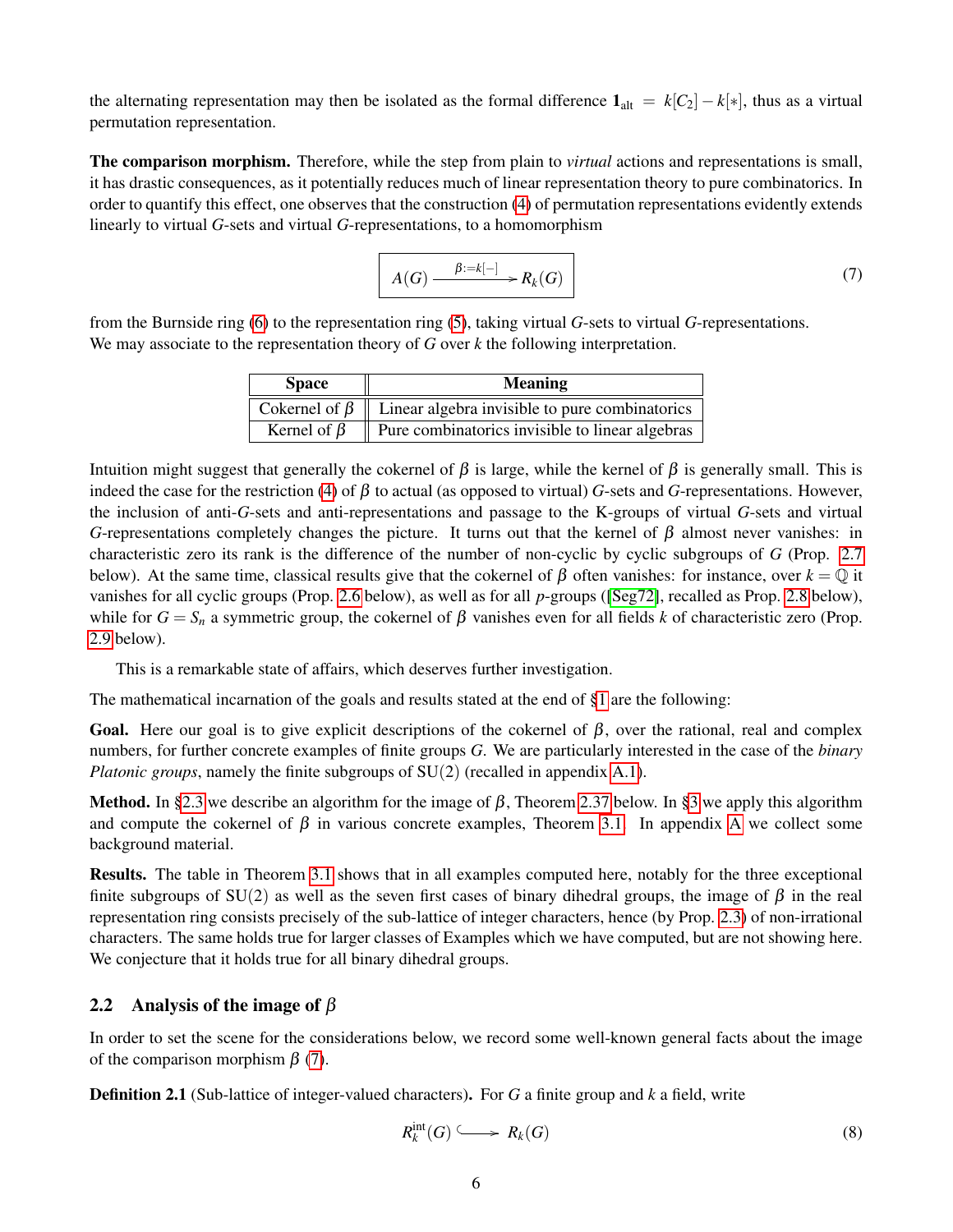for the sub-lattice of the representation ring given by those representations  $V \in R_k(G)$  whose characters  $\chi_V$  (Def. [2.28\)](#page-13-0) are integer-valued

$$
\chi_{V} \,:\, g \longmapsto \chi_{V}(g) \in \mathbb{Z} \subset k\,.
$$

<span id="page-6-2"></span>Proposition 2.2 (β takes values in integer-valued characters). *The comparison morphism* β [\(7\)](#page-5-1) *has its image inside the integer-valued characters (Def. [2.1\)](#page-5-2), hence it factors as*

$$
\beta : A(G) \xrightarrow{\beta_k^{\text{int}}} R_k^{\text{int}}(G) \longrightarrow R_k(G) . \tag{9}
$$

*Proof.* By Example [2.29.](#page-13-1)

The following is elementary, but important:

<span id="page-6-0"></span>Proposition 2.3 (e.g. [\[Na-cycl\]](#page-23-16)). *If the ground field k has characteristic zero, then a character (Def. [2.28\)](#page-13-0) that takes values in the rational numbers* Q ⊂ *k in fact already takes values in the integers* Z ⊂ Q ⊂ *k. Hence if*  $R_k^{\text{rat}}(G) \subset R_k(G)$  denotes the sublattice of rational-valued characters, in analogy to the sub-lattice of integer*valued characters in Def. [2.1,](#page-5-2) then these sub-lattices are in fact equal:*

$$
R_k^{\text{int}}(G) \xrightarrow{= \ } R_k^{\text{rat}}(G) \subset R_k(G) \qquad \text{for } \mathbb{Q} \subset k \, .
$$

In particular, if the ground field  $k = \mathbb{Q}$  is itself the rational numbers, then all characters are integer-valued char*acters (Def. [2.1\)](#page-5-2), hence in this case the canonical inclusion* [\(8\)](#page-5-3) *is an isomorphism:*

$$
R_{\mathbb{Q}}^{\mathrm{int}}(G) \stackrel{=}{\longrightarrow} R_{\mathbb{Q}}(G) .
$$

*Proof.* In general, characters are cyclotomic integers. Over the rationals the only cyclotomic integers are the actual integers.  $\Box$ 

<span id="page-6-3"></span>**Remark 2.4** (Factorizations of the comparison map  $\beta$ ). In summary, Prop. [2.2](#page-6-2) and Prop. [2.3](#page-6-0) say that we have the following commuting diagram of factorizations of the morphism  $\beta$  [\(7\)](#page-5-1) that sends *G*-sets to their linear permutation representation:



Hence it is worthwhile to first record what is known about the image of  $\beta$  over  $\mathbb{Q}$ ;

<span id="page-6-1"></span>**Proposition 2.5** (e.g. [\[tDi09,](#page-24-18) proof of Prop. 4.5.4]). *Over the rational numbers, k* = Q, the image of  $A(G) \stackrel{\beta}{\rightarrow}$  $R_{\mathbb{O}}(G)$  [\(7\)](#page-5-1) *is at least a sub-lattice of full rank (i.e. has the same number <i>of generators as*  $R_{\mathbb{O}}(G)$ *). This full-rank sublattice is spanned by the permutation representations* [\(2\)](#page-4-0) *of the form*  $\mathbb{Q}[G/C_i]$  *for*  $C_i \subset C_n$  *ranging over the cyclic subgroups.*

 $\Box$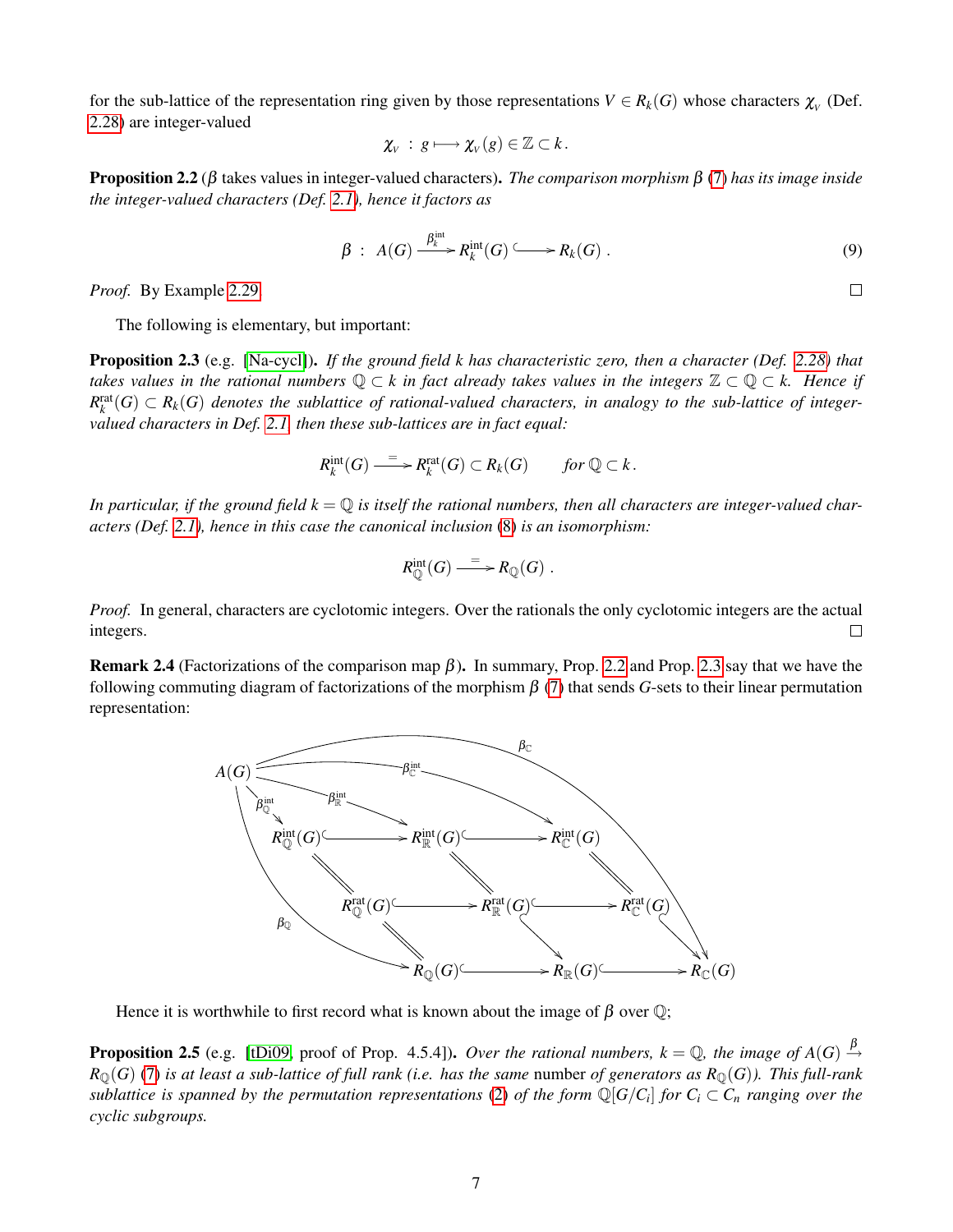**Proposition 2.6** (e.g. [\[tDi09,](#page-24-18) Example (4.4.4)]). *For*  $G = C_n = \mathbb{Z}/n$  *a cyclic group and k* =  $\mathbb Q$  *the rational numbers,* β *is an isomorphism*

$$
A(C_n) \stackrel{\beta}{\longrightarrow} R_{\mathbb{Q}}(C_n) .
$$

<span id="page-7-1"></span>**Proposition 2.7.** The only finite groups G for which  $A(G)\stackrel{\beta_k}{\longrightarrow}R_k(G)$  is injective over  $k=\mathbb{Q}$  (hence over  $k=\mathbb{R},\mathbb{C}$ ) *are the cyclic groups*  $G = C_n$ *.* 

*Proof.* We know that a linear basis for  $A(G)$  is given by the cosets  $G/H$  for *H* ranging over conjugacy classes of all subgroups of *G*, while a linear basis for  $R_{\mathbb{Q}}(G)$  is given by the isomorphism classes of irreducible  $\mathbb{Q}$ -linear representations. But the latter are in bijection to just the *cyclic* subgroups of *G* (e.g. [\[tDi09,](#page-24-18) Prop. 4.5.4] ). This means that when *G* is not itself cyclic, then the cardinality of a linear basis for  $A(G)$  is strictly larger than the cardinality of a linear basis for  $R_{\mathbb{Q}}(G)$ , so that no morphism  $A(G) \to R_{\mathbb{Q}}(G)$  can be injective. On the other hand, when *G* is a cyclic group then  $\beta$  is an isomorphism by Prop. [2.6,](#page-6-1) and hence in particular injective.  $\Box$ 

Less immediate is the following result:

<span id="page-7-2"></span>Proposition 2.8 ([\[Seg72\]](#page-24-17)). *If the finite group G is a p-group, hence if its number of elements is the nth power p<sup>n</sup> of some prime number p by some natural number n*  $\in \mathbb{N}$ 

$$
|G| = p^n,
$$

*then over*  $k = \mathbb{Q}$  *the comparison morphism*  $A(G) \xrightarrow{\beta} R_{\mathbb{Q}}(G)$  [\(7\)](#page-5-1) *is surjective.* 

The standard representation theory of symmetric groups in terms of Young diagrams and Specht modules yields the following statement:

<span id="page-7-3"></span>**Proposition 2.9** (e.g. [\[Dr86,](#page-22-21) Section 3]). *Over any ground field k of characteristic zero, and for*  $G = S_n$  *any symmetric group of permutations of*  $n \in \mathbb{N}$  *elements, the comparion map*  $A(S_n) \longrightarrow R_k(S_n)$  [\(7\)](#page-5-1) is surjective.

For some other classes of finite groups, formulas for the cokernel and kernel of  $\beta$  are known; see, e.g., [\[BD16\]](#page-22-22).

## <span id="page-7-0"></span>2.3 An algorithm for the image of  $\beta$

We describe here an algorithm for computing the image and cokernel of  $\beta$  [\(7\)](#page-5-1). The end result is Theorem [2.37](#page-15-0) below. Establishing the algorithm involves only elementary representation theory (see [\[Dr71\]](#page-22-15)[\[tD79\]](#page-24-12)[\[Be91\]](#page-22-16)[\[Ke99\]](#page-23-11) [\[Rob06\]](#page-24-19)[\[Bo10\]](#page-22-17)[\[LP12\]](#page-23-12)) and basic monoidal category theory (see [\[Mc65\]](#page-23-17)[\[Bo94\]](#page-22-23)) but seems to be new.

Throughout, *G* is a finite group and *k* is a field.

<span id="page-7-4"></span>Definition 2.10 (Category of *G*-sets). We write *G*Setfin for the category of finite sets equipped with *G*-action, called *G-sets*, for short.

This is a symmetric monoidal category ([\[Bo94,](#page-22-23) vol 2, 6.1]) with respect to Cartesian product of *G*-sets, which is given by the plain Cartesian product of underlying sets, equipped with the diagonal *G*-action. For example, the underlying set of the group *G* becomes a *G*-set by the left multiplication action of *G* on itself. More generally, for  $H \subset G$  any subgroup, the set  $G/H$  of cosets is still a *G*-set by the left action of *G* on itself. The elements of  $G/H$ are equivalence classes of elements *g* of *G*, often denoted *gH*, for which we will write

$$
[g]:=gH.
$$

<span id="page-7-5"></span>Generally, we use square brackets to indicate the equivalence classes or isomorphism classes. In particular we write  $[G/H]$  for the isomorphism class of the *G*-set  $G/H$  as an object of *GSet*.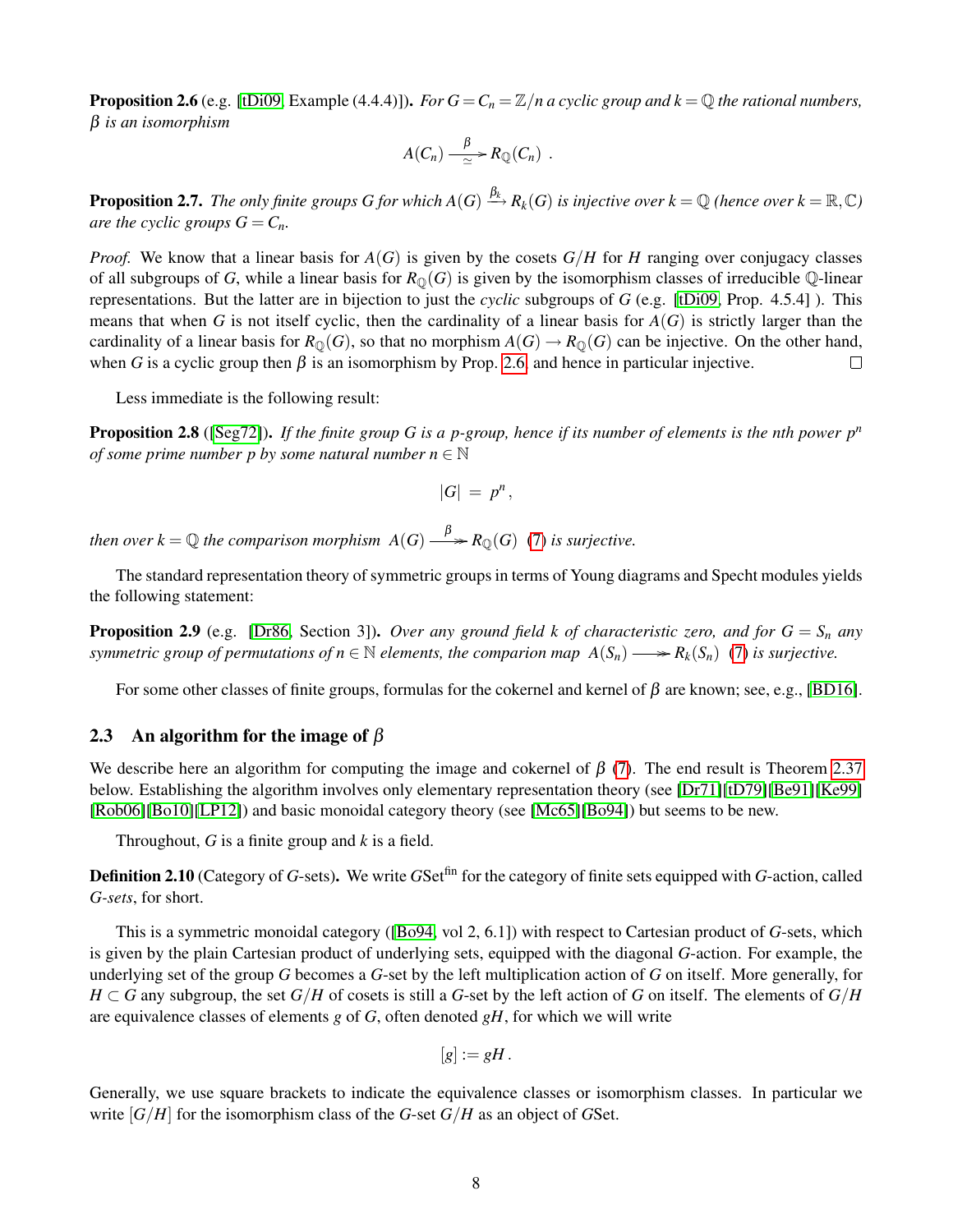**Definition 2.11** (Category of  $k$ -linear *G*-representations). We write  $GRep_k^{\text{fin}}$  for the category of finite dimensional *k*-linear *G*-representations.

This is a symmetric monoidal category ([\[Bo94,](#page-22-23) vol 2, 6.1]) with respect to the standard tensor product of representations, which we denote simply by "⊗".

<span id="page-8-6"></span>Definition 2.12 (The trivial irrep). We write

$$
1 \simeq k[*] \in GRep_k^{\text{fin}}
$$

for the trivial 1-dimensional *G*-representation [\(3\)](#page-4-4), equivalently the permutation representation [\(2\)](#page-4-0) of the singleton *G*-set. This is the *tensor unit* for the tensor monoidal structure on  $GRep_k$ : For  $V \in GRep_k$  any representation, the hom-space out of 1 into *V* is the vector space  $V^G$  of *G-invariants* in *V*, hence of elements which are fixed by *G*:

$$
V^G \simeq \text{Hom}(\mathbf{1}, V) \in \text{Vect}_k.
$$

<span id="page-8-0"></span>Definition 2.13 (The irreducible *G*-sets). The action of *G* on a *G*-set *S* is called *transitive* if for all pairs of elements  $s_1, s_2 \in S$  there exists a group element that takes them into each other:  $gs_2 = g_2$ .

Every transitive *G*-set *S* is isomorphic to a set of cosets *G*/*H*, equipped with the canonical *G*-action induced from the left action of *G* on itsef, where *H* is isomorphic to the stabilizer subgroup  $\text{Stab}(s) \subset G$  of *s* in *S*. Two such *G*-sets of cosets are isomorphic,  $G/H_1 \simeq G/H_2$ , precisely if  $H_1$  and  $H_2$  are conjugate to each other, as subgroups of *G*. If we denote isomorphism classes of *G*-sets by square brackets, and also denote conjugacy classes of subgroups by square brackets, then this means that

$$
[G/H_1] = [G/H_2] \iff [H_1] = [H_2].
$$

Consequently, we have the following.

Proposition 2.14 (Canonical linear basis for Burnside ring). *Every finite G-set is a disjoint union of such transitive G-sets (Def. [2.13\)](#page-8-0). Hence the abelian group underlying the Burnside ring is the free abelian group on elements* [*G*/*H*]*, one for each conjugacy class* [*H*] *of subgroups of H:*

$$
\bigoplus_{\substack{[H]\\H\subset G}} \mathbb{Z}[H] \xrightarrow{\simeq} A(G)
$$
  

$$
H \longrightarrow [G/H].
$$

We would like to get a handle on the following object:

<span id="page-8-3"></span>**Definition 2.15** (Multiplicities multiplication table of the Burnside ring). Let  $\{[H_i]\}_i$  be an indexing of the set of conjugacy classes [*H*] of subgroups  $H \subset G$ .

(i) The *structure constants* of the Burnside ring  $A(G)$  is the set of natural numbers  $\{n_{ij}^{\ell}\}$  defined by

<span id="page-8-5"></span>
$$
k[G/H_i] \otimes k[G/H_j] \simeq \bigoplus_{\ell} n_{ij}^{\ell} k[G/H_{\ell}]. \qquad (10)
$$

(ii) The *total multiplicities table* of the Burnside ring  $A(G)$  is the quadratic matrix whose  $(i, j)$ -entry is

<span id="page-8-1"></span>
$$
M_{ij} := \sum_{\ell} n_{ij}^{\ell}.
$$
 (11)

Before discussing the crucial role of the total multiplicities [\(11\)](#page-8-1) for our purpose, (to which we come in Prop. [2.22](#page-11-0) below) we first record an efficient way of computing them:

<span id="page-8-4"></span><span id="page-8-2"></span>Definition 2.16 (e.g [\[Pf97,](#page-24-20) Def. 1.1]). Given a finite group *G*, its *table of marks* is the square matrix *m* indexed by the conjugacy classes [H] of subgroups  $H \subset G$  whose [H<sub>i</sub>], [H<sub>j</sub>]-entry is the number of fixed points of the H<sub>j</sub>-action on  $G/H_i$ 

$$
m_{ij} := | (G/H_i)^{H_j} | \in \mathbb{Z}.
$$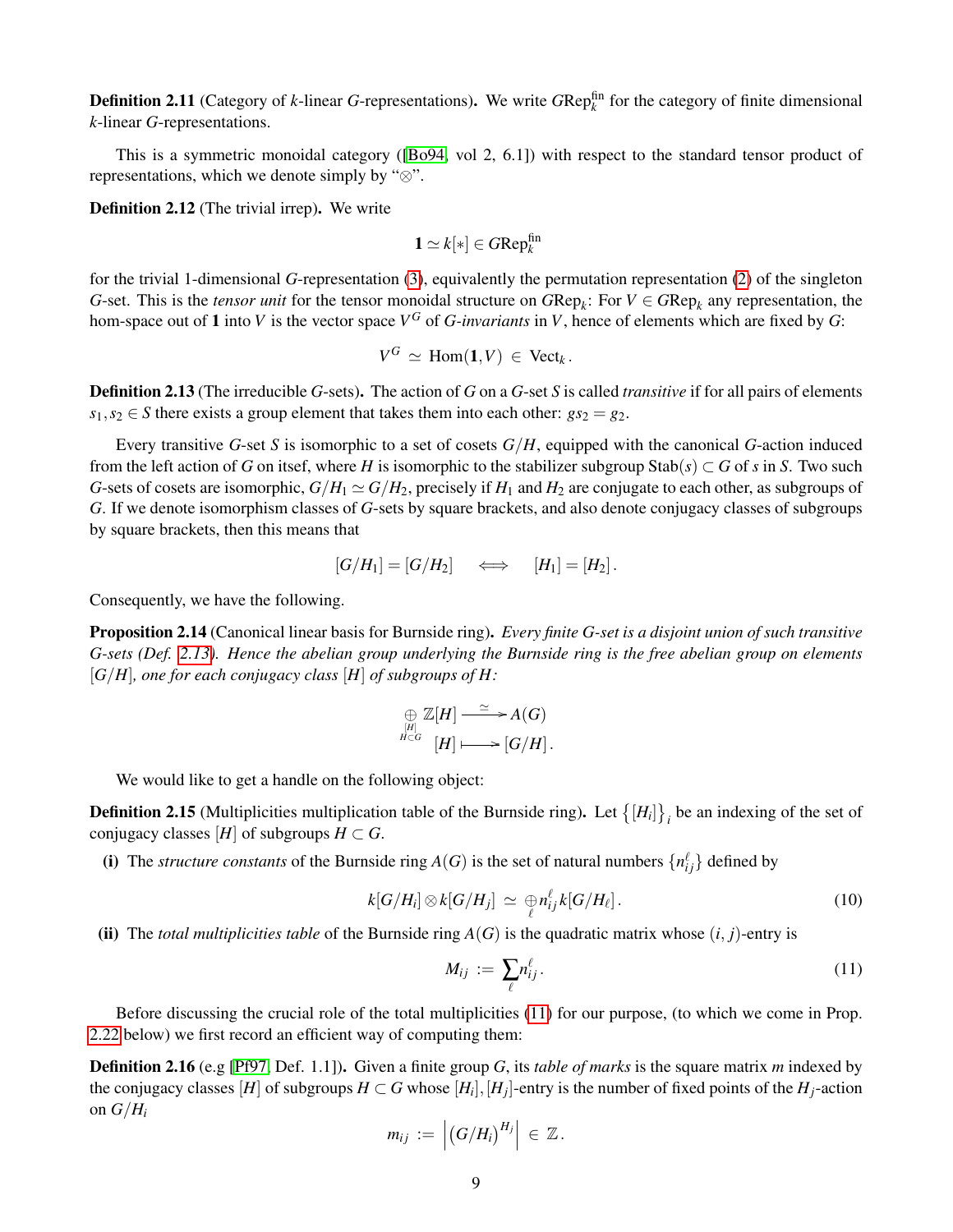Proposition 2.17 (Ordering). *There exists a linear ordering* ≤ *of the set of conjugacy classes of subgroups of G which extends the inclusion relation of subgroups, in that*

$$
(H_i\subset H_j)\ \Rightarrow\ \bigl([H_i]\leq [H_j]\bigr)\,.
$$

*With respect to any such linear ordering, the table of marks m (Def. [2.16\)](#page-8-2) is a lower triangular matrix with positive entries on its diagonal, hence in particular an invertible matrix.*

*Proof.* First of all, inclusion of subgroups defines a partial order and every partial order extends to a linear order. (For our finite ordered set this follows immediately by induction, splitting off a minimal element in each step; more generally see [\[Mar30\]](#page-23-18).) Then, observe that  $H_i$  having any fixed points on  $G/H_i$  means that it is conjugate to a subgroup of the stabilizer group of  $[e] \in G/H_i$ . But the latter is manifestly  $H_i$  itself. Hence

$$
\left(M_{ij}=\left|\left(G/H_i\right)^{G_j}\right|>0\right)\Rightarrow\left(\left[H_j\right]\leq\left[H_i\right]\right),\,
$$

which says that *m* is lower triangular. Finally, it is clear that at least  $[e] \in G/H_i$  is fixed by  $H_i$ , hence that the diagonal entries are positive.  $\Box$ 

**Proposition 2.18** (Multiplicities explicitly). *The Burnside multiplicities*  $m_{ij}^{\ell}$  *(Def. [2.15\)](#page-8-3) are given by the following algebraic expression in terms of the entries of the table of marks m (Def. [2.16\)](#page-8-2) and its inverse matrix m*−<sup>1</sup> *(from Prop. [2.17\)](#page-8-4):*

<span id="page-9-1"></span>
$$
n_{ij}^{\ell} = \sum_{k} m_{ik} \cdot m_{jk} \cdot (m^{-1})^{k\ell}.
$$
 (12)

*Proof.* Notice that the entry  $m_{ij}$  of the table of marks may equivalently be thought of as the cardinality of the set of homomorphism from the *G*-set *G*/*H<sup>j</sup>* to the *G*-set *G*/*H<sup>i</sup>* :

$$
m_{ij} = |\operatorname{Hom}_{GSet}(G/H_j, G/H_i)|.
$$

(Because, by transitivity of the action, any such homomorphism is determined by its image of  $[e] \in G/H$ *j* and by *G*-equivariance this has to be sent to any  $H_j$ -fixed point of  $G/H_i$ .) With this we compute as follows:

$$
\sum_{\ell} n_{ij}^{\ell} \cdot m_{\ell k} = \sum_{\ell} n_{ij}^{\ell} \cdot |\text{Hom}_{GSet}(G/H_k, G/H_{\ell})|
$$
\n
$$
= |\text{Hom}_{GSet}(G/H_k, \sum_{\ell} n_{ij}^{\ell} \cdot G/H_{\ell})|
$$
\n
$$
= |\text{Hom}_{GSet}(G/H_k, G/H_i \times G/H_j)|
$$
\n
$$
= |\text{Hom}_{GSet}(G/H_k, G/H_i)| \cdot |\text{Hom}_{GSet}(G/H_k, G/H_j)|
$$
\n
$$
= m_{ik} \cdot m_{jk}.
$$

Here in the third step we used the defining equation [\(10\)](#page-8-5) of the Burnside multiplicities  $n_{ij}^{\ell}$ , and otherwise we used evident properties of sets of homomorphisms. Now matrix multiplication of both sides of this equation with the inverse matrix  $m^{-1}$  yields the claimed relation.  $\Box$ 

In order to understand the meaning of the total multiplicities [\(11\)](#page-8-1), we consider now some basic facts, all elementary.

<span id="page-9-0"></span>**Proposition 2.19** (Self-duality of permutation representations). If char( $k$ )  $\neq$  |H|, then the permutation representa*tion k*[*G*/*H*] [\(2\)](#page-4-0) *is a dualizable object in the symmetric monoidal representation category* (*G*Rep*<sup>k</sup>* ,⊗) *(e.g. [\[Bo94,](#page-22-23) vol 2, 6.1]) and is in fact self-dual:*

$$
k[G/H]^* \simeq k[G/H].
$$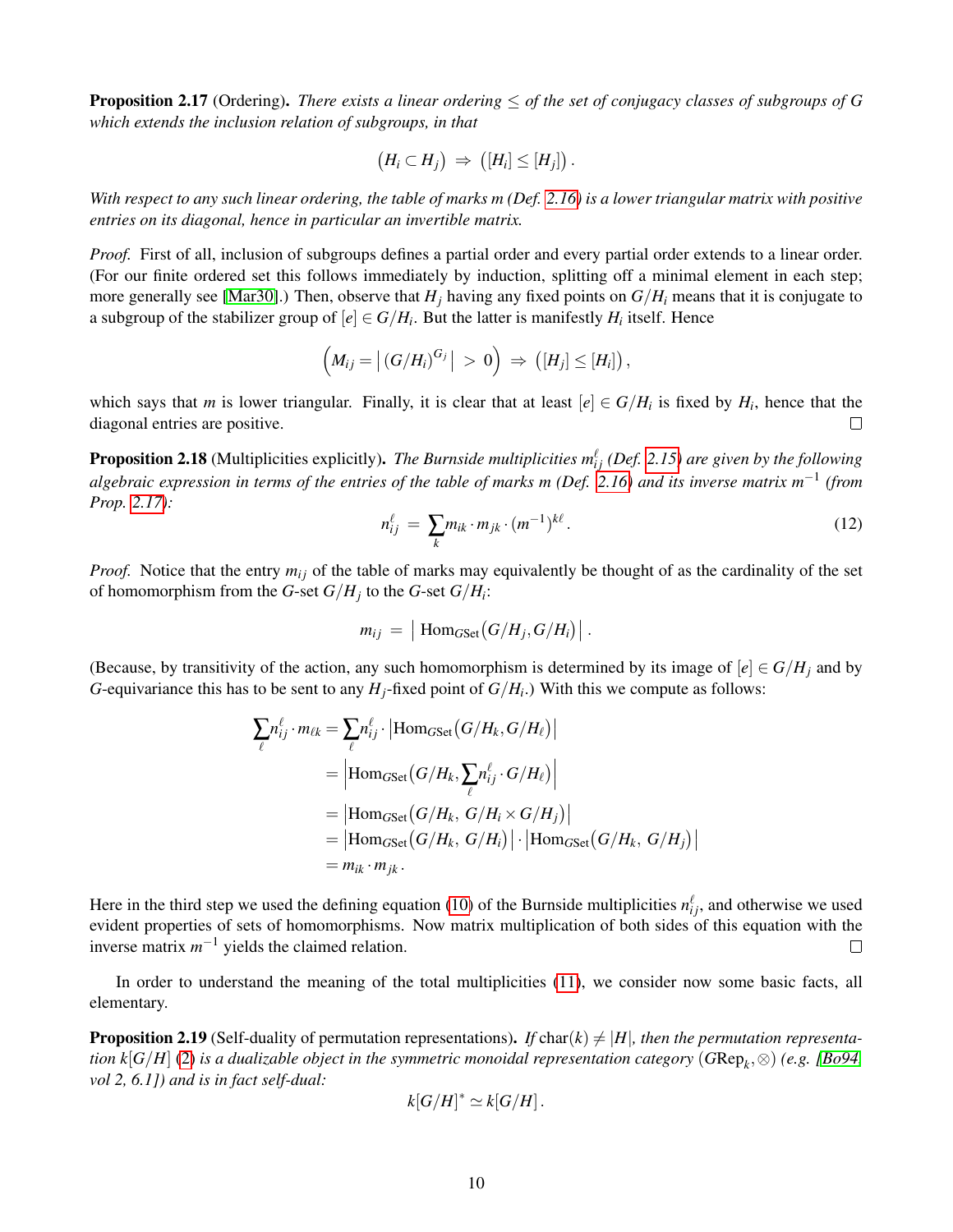*Proof.* We need to find morphisms

$$
1 \stackrel{\eta}{\longrightarrow} k[G/H] \otimes k[G/H] \quad \text{ and } \quad k[G/H] \otimes k[G/H] \stackrel{\varepsilon}{\longrightarrow} 1
$$

in *G*Rep*<sup>k</sup>* that make the following triangle commutes (the "triangle identity", recalled in appendix [A.2\)](#page-21-0):

$$
k[G/H] \otimes k[G/H] \otimes k[G/H]
$$
  
\n
$$
k[G/H] \xrightarrow{\eta \otimes id} k[G/H]
$$
  
\n
$$
k[G/H] \xrightarrow{\eta \otimes id} k[G/H]
$$

where we are notationally suppressing the unitors and associators, as usual. With  $[g] \in G/H \subset k[G/H]$  denoting both the equivalence class of an element  $g \in G$  as well as the corresponding basis element of  $k[G/H]$ , we claim that the following choice works:

$$
1 \longrightarrow k[G/H] \otimes k[G/H] \longrightarrow k[G/H] \qquad k[G/H] \otimes k[G/H] \longrightarrow 1
$$
  
\n
$$
1 \longmapsto \frac{1}{|H|} \sum_{g \in G} [g] \otimes [g]
$$
 and 
$$
[g_1] \otimes [g_2] \longmapsto \begin{cases} 1 & |[g_1] = [g_2], \\ 0 & | \text{ otherwise.} \end{cases}
$$

Here the fraction on the left makes sense by assumption on the characteristic of *k*. Also, it is immediate that these linear maps do respect the *G*-action and hence are morphisms in *G*Rep*<sup>k</sup>* . Because with this, we check for every  $[\tilde{g}] \in k[G/H]$  that:

$$
[\tilde{g}] \longmapsto \frac{\eta \otimes id}{|H|} \sum_{g \in G} [g] \otimes [g] \otimes [\tilde{g}] \longmapsto \frac{id \otimes \varepsilon}{|H|} \sum_{\substack{g \in G \\ [g] = [g] \\ = 1}} [\tilde{g}] \longrightarrow [\tilde{g}] .
$$

As a direct consequence we obtain:

<span id="page-10-1"></span>**Proposition 2.20** (Internal hom between permutation representations). If char(k)  $\neq |H_1|$ *, then the* internal hom *between the permutation representation k*[ $G/H_1$ ] *and k*[ $G/H_2$ ] [\(2\)](#page-4-0) *exists in (* $GRep_k$ *,*  $\otimes$ ) *and is given by the tensor product of representations:*

$$
[k[G/H_1], k[G/H_2]] \simeq k[G/H_1] \otimes k[G/H_2].
$$

*Proof.* Generally, if duals exist, the internal hom is given by

$$
[V_1,V_2]\,\simeq\,V_1^*\,{\otimes}\,V_2\,.
$$

With this, the statement follows by Prop. [2.19.](#page-9-0)

<span id="page-10-0"></span>**Proposition 2.21** (Trivial irrep in transitive permutation representations). *The permutation representation*  $k[G/H]$ *of a transitive G-set (Def. [2.13\)](#page-8-0) contains precisely one direct summand of the trivial 1-dimensional representation (Def. [2.12\)](#page-8-6):*

$$
\dim_k \mathrm{Hom}\big(\mathbf{1}, k[G/H]\big) \ = \ \dim_k \big(k[G/H]\big)^G \ = \ 1 \, .
$$

*Proof.* By definition, every element  $v \in k[G/H]$  is a formal linear combination of cosets [*g*]:

$$
v\,=\,\sum_{[g]\in G/H}v_{[g]}\,[g]
$$

for coefficients  $v_{[g]} \in k$ . If there exists  $[g_1], [g_2] \in G/H$  such that  $v_{[g_1]} \neq v_{[g_2]}$  then, by transitivity of the *G*-action, there exist  $g \in G$  with  $g[g_1] = [g_2]$ . But since the [*g*] constitute a basis of  $k[G/H]$ , this implies that  $gv \neq v$ , hence that *v* is not *G*-invariant. Therefore, the only *G*-invariant vectors  $v \in k[G/H]$  are those all whose coefficients  $v_{[g]}$ agree. These clearly form a 1-dimensional subspace.  $\Box$ 

 $\Box$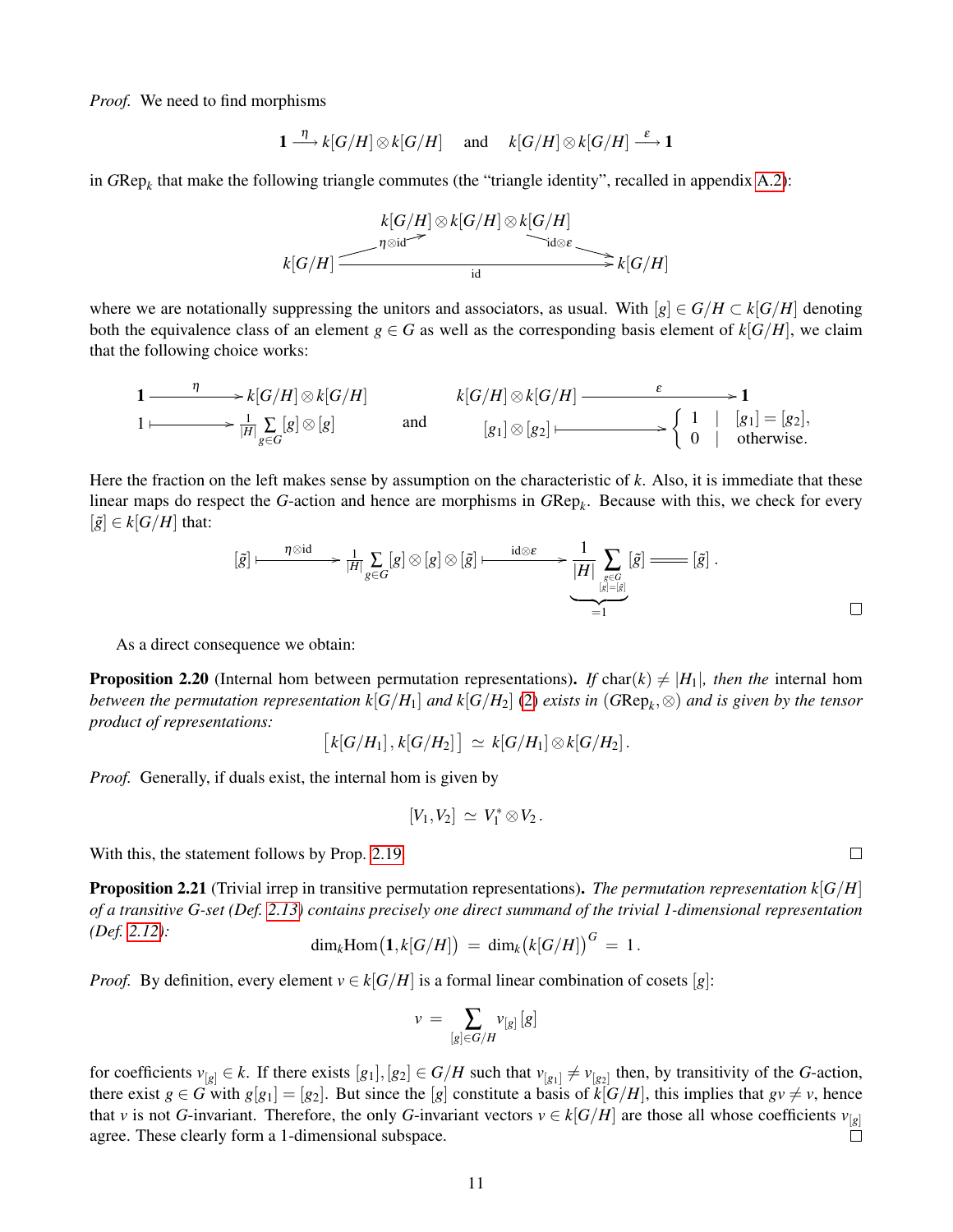As a corollary we obtain:

<span id="page-11-0"></span>**Proposition 2.22** (Multiplication table via invariants and via hom-spaces). *The entries*  $M_{ij} := \sum_{\ell} n_{ij}^{\ell}$  *in the table of multiplication multiplicities in the Burnside ring (Def. [2.15\)](#page-8-3) are equivalently*

- (i) *the dimensions of the subspaces of G-invariants in the Burnside products;*
- (ii) *the dimensions of the external homs of the two given basis elements;*

$$
M_{ij} := \sum_{\ell} n_{ij}^{\ell} = \dim_k \bigl( k[G/H_i] \otimes k[G/H_j] \bigr)^G = \dim_k \text{Hom}\bigl( k[G/H_i] \,, k[G/H_j] \bigr) \,.
$$

*Proof.* The first equality follows from Prop. [2.21](#page-10-0) applied to the Definition [2.15](#page-8-3) of the structure constants, which gives the following isomorphism

$$
\begin{aligned} \left(k[G/H_i] \otimes k[G/H_j]\right)^G &:= \left(\underset{\ell}{\underset{\ell}{\oplus}} n_{ij}^{\ell} k[G/H_{\ell}]\right)^G \\ &\simeq \underset{\ell}{\underset{\ell}{\oplus}} n_{ij}^{\ell} \left(k[G/H_{\ell}]\right)^G \\ &\simeq \underset{\ell}{\underset{\ell}{\oplus}} n_{ij}^{\ell} k \ .\end{aligned}
$$

The second equality comes from the following sequence of isomorphisms

$$
\text{Hom}\Big(k[G/H_1], k[G/H_2]\Big) \simeq \text{Hom}\Big(\mathbf{1}, [k[G/H_1], k[G/H_2]\big]\Big) \simeq \Big([k[G/H_1], k[G/H_2]\big)\Big)^G \simeq \big(k[G/H_1] \otimes k[G/H_2]\big)^G.
$$

Here the first equivalence expresses a general relation between external and internal homs, via the tensor unit (Def. [2.12\)](#page-8-6), the second is from [\(2.12\)](#page-8-6) and the last one is Prop. [2.20.](#page-10-1)  $\Box$ 

Now it is useful to relate this to Schur's Lemma. For this purpose it turns out to be convenient to think in terms of the following inner product.

<span id="page-11-1"></span>**Definition 2.23** (Inner product on Burnside ring). For  $V_1, V_2 \in GRep_k$ , write

$$
\big\langle V_1,V_2\big\rangle\,:=\,\text{dim}_k\text{Hom}\big(V_1,V_2\big)\,\in\,\mathbb{N}
$$

for the dimension of the vector space of representation homomorphism between them. By Z-linearity this extends to a Z-valued pairing on the Burnside ring:

$$
R_k(G)\times R_k(G)\xrightarrow{\langle-,-\rangle} \mathbb{Z}.
$$

In terms of this pairing, *Schur's Lemma* says the following:

<span id="page-11-3"></span>**Lemma 2.24** (Schur's Lemma). *The pairing*  $\langle -, - \rangle$  *from Def.* [2.23](#page-11-1) *is a symmetric and* Z-bilinear *inner product on the abelian group underlying the representation ring*  $R_k(G)$ *. With respect to this inner product, the set of isomorphism classes*  $\rho_i$  *of irreducible representations of G* 

- (i) *is always an* orthogonal basis*, where each basis element has positive norm-square;*
- (ii) *is even an* orthonormal basis *if the field k is algebraically closed.*

<span id="page-11-2"></span>Using this perspective, we amplify the following: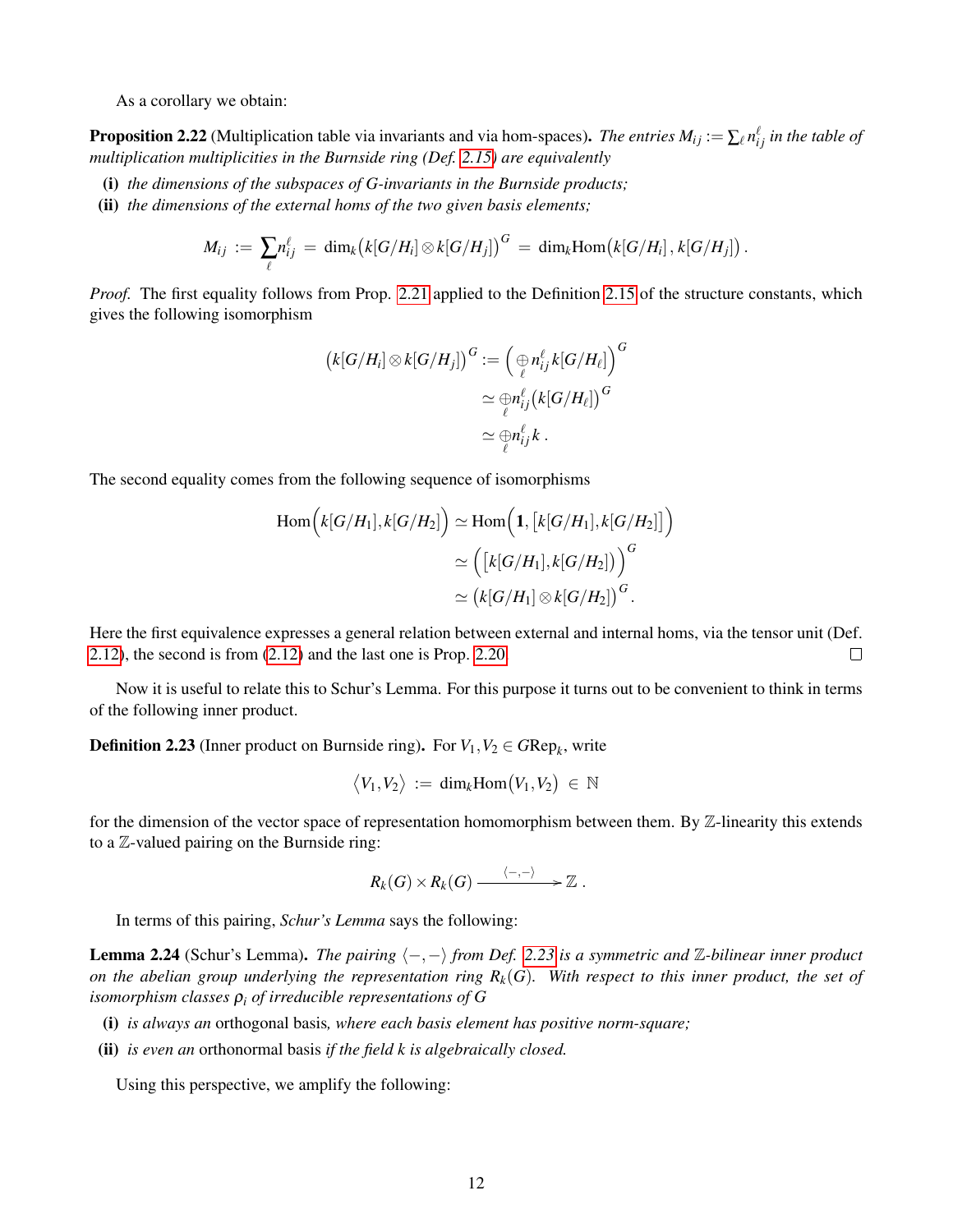Remark 2.25 (Matching of multiplicities and independence). The statement of Prop. [2.22](#page-11-0) is that, in terms of the inner product  $\langle -, - \rangle$  from Def. [2.23,](#page-11-1) the multiplicities multiplication table coincides with the table of inner products of Burnside-basis elements:

<span id="page-12-3"></span>
$$
M_{ij} := \sum_{\ell} n_{ij}^{\ell} = \langle k[G/H_i], k[G/H_j] \rangle.
$$
 (13)

Also notice that Prop. [2.22](#page-11-0) implies that the *k*-linear dimension of *k*-linear hom-spaces between *k*-linear permutation representations of transitive *G*-sets is *independent* of the ground field *k*:

 $\langle k[G/H_i], k[G/H_j] \rangle := \dim_k \text{Hom}\left(k[G/H_i], k[G/H_j]\right) = M_{ij}$ 

since the multiplication multiplicities matrix *M* of the Burnside ring is manifestly independent of *k*.

We now use this to discuss explicit matrix representations of  $\beta$ .

<span id="page-12-1"></span>Definition 2.26 (Upper triangular form of the Burnside multiplicities matrix). For *G* a finite group, let

<span id="page-12-0"></span>
$$
H := U \cdot M \in \text{Mat}_{N \times N}(\mathbb{N}) \tag{14}
$$

be an integral upper triangular form (e.g. [\[GP90,](#page-23-19) p. 3,4]) of the Burnside multiplication multiplicities matrix (Def. [2.15\)](#page-8-3), hence with  $U \in GL(N, \mathbb{Z})$  an invertible matrix whose left-multiplication implements row reduction on *M* (*N* the number of conjugacy classes of subgroups of *G*). Write

<span id="page-12-6"></span>
$$
\tilde{H} := \tilde{U} \cdot H \tag{15}
$$

for the result of deleting the zero-rows from [\(14\)](#page-12-0). Write

<span id="page-12-2"></span>
$$
V_i := \sum_{\ell} \tilde{U}_i^{\ell} \cdot [G/H_{\ell}] \in A(G) \tag{16}
$$

for the corresponding permutation representations and write

$$
d_i := \langle V_i, V_j \rangle \tag{17}
$$

for their norm-square with respect to the inner product (Def. [2.23\)](#page-11-1).

<span id="page-12-7"></span>Proposition 2.27 (Matrix for β). *Consider the upper triangular form H of the Burnside multiplication matrix,* ˜ *Def. [2.26.](#page-12-1)*

(i) Then the corresponding permutation representations  $V_i \in R_k(G)$  [\(16\)](#page-12-2) are orthogonal, in that their inner products *(Def. [2.23\)](#page-11-1) satisfy*

<span id="page-12-4"></span>
$$
\langle V_i, V_j \rangle = \delta_{ij} d_i \qquad d_i \in \mathbb{N}; \tag{18}
$$

*and they linearly span the image of*  $\beta$ *:*  $\langle V_i \rangle$ <sub>*i*</sub>  $\simeq$  im( $\beta$ ) ⊂  $R_k(G)$ *.* 

(ii) *Specifically, the matrix that represents*  $\beta$  *with respect to the basis of the G*/ $H_i \in A(G)$  *and the basis of*  $V_i \in$ Im(β) ⊂ *Rk*(*G*) *is*

$$
\beta_{ij} = \tfrac{1}{d_i} \tilde{H}_{ij}.
$$

*(In particular this means that the ith row*  $\tilde{H}_{i\bullet}$  *of*  $\tilde{H}$  *is divisible by*  $d_i$ *.)* 

(iii) *Hence for every subgroup H<sup>j</sup>* ⊂ *G, the image of* β *on the corresponding G-set G*/*H<sup>j</sup> is the following linear combination of the representations V<sup>i</sup>* [\(16\)](#page-12-2)*, from Def. [2.26:](#page-12-1)*

<span id="page-12-5"></span>
$$
\beta\big(G/H_j\big) \,=\, \sum_i \frac{1}{d_i} \tilde{H}_{ij} V_i \,. \tag{19}
$$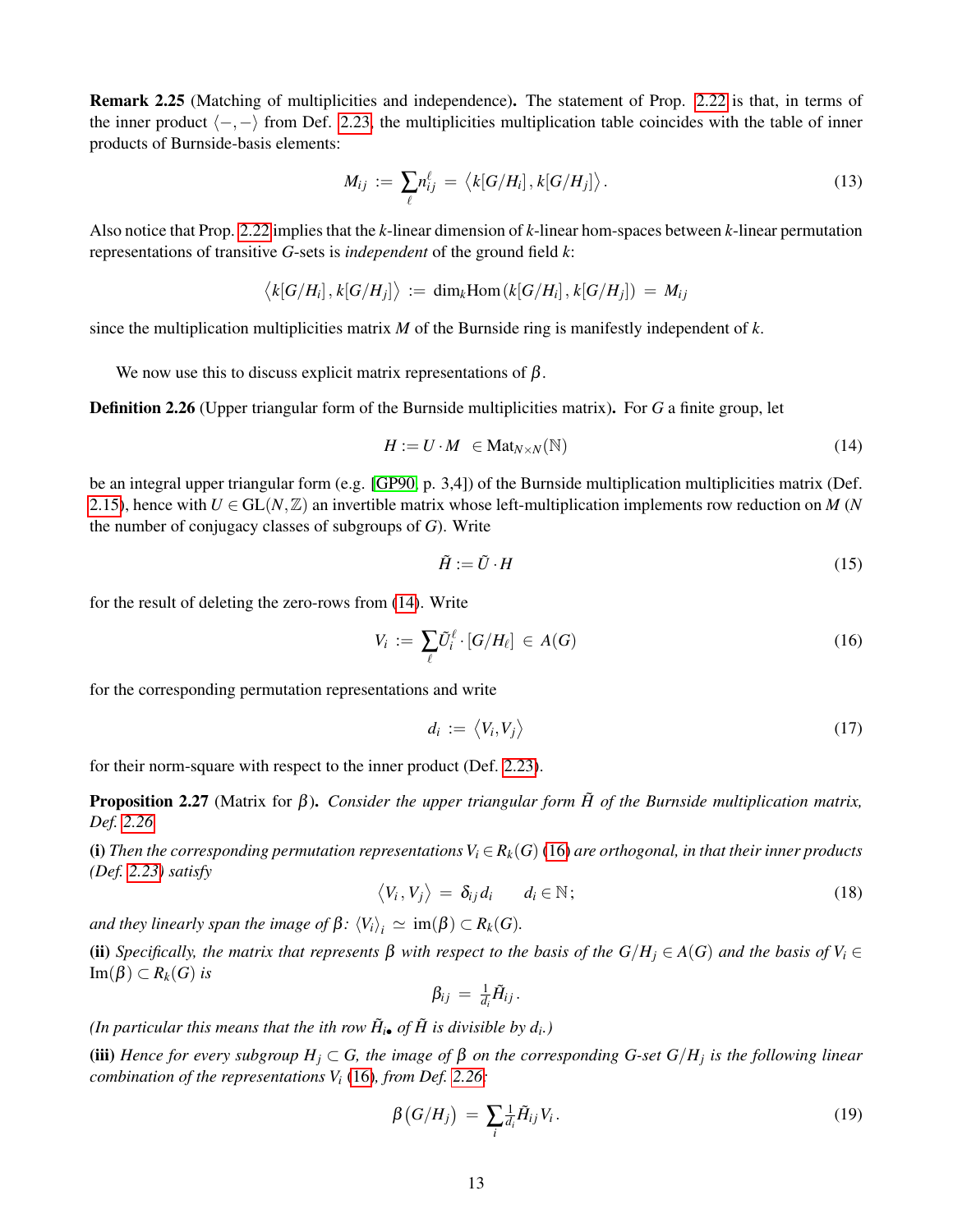*Proof.* The first statement follows from [\[PT91\]](#page-24-21): By [\(13\)](#page-12-3) we have that  $M = A^T \cdot A$  is a positive semi-definite matrix of inner products, where *A* is the matrix whose columns are the permutation representations  $k[G/H]$  expanded in terms of the irreps of *G*. By [\[PT91,](#page-24-21) top of p. 5] this implies that the same row reduction which turns *M* into upper-triangular form takes  $\vec{A}$  to a matrix whose non-vanishing columns  $V_i$  constitute an orthogonal basis of the linear span of the  $k[G/H]$ .

The remaining statement just spells this out by immediate computation:

$$
\begin{aligned} \tilde{H}_{ij} &= \sum_\ell \tilde{U}_i^\ell M_{\ell j} \\ &= \sum_\ell \tilde{U}_i^\ell \left\langle k[G/H_\ell], k[G/H_j] \right\rangle \\ &= \left\langle \sum_\ell \tilde{U}_i^\ell k[G/H_\ell], k[G/H_j] \right\rangle \\ &= \left\langle V_i, k[G/H_j] \right\rangle \\ &= \left\langle V_i, \beta(G/H_j) \right\rangle \\ &= d_i \beta_{ij} \,. \end{aligned}
$$

Here the first line is by Def. [2.26,](#page-12-1) and in the second step we used Prop. [2.20](#page-10-1) in the inner product notation from Def. [2.23](#page-11-1) (as in Remark [2.25\)](#page-11-2). In the third step we used the linearity of the inner product from Prop. [2.24,](#page-11-3) in the fourth step we inserted the definition of *V*<sub>*i*</sub> [\(16\)](#page-12-2). In the fifth step we just identified  $\beta(H_j) = k[G/H_j]$ , for emphasis. Finally we used the assumption [\(18\)](#page-12-4) to identify the coefficient  $\beta_{ij}$  of  $V_i$  in  $\beta(H_j)$ .  $\Box$ 

With a linear basis for the image of  $\beta$  thus in hand, it just remains to express it in a form that may directly be compared to standard classifications available from the linear representation theory of finite groups. For completeness, recall:

<span id="page-13-0"></span>Definition 2.28 (Characters). For *G* a finite group and *k* a field, a function from the underlying set of *G* to *k* is called a *class function* if it is constant on conjugacy classes of *G*, hence if it factors as



Hence class functions form a *k*-vector space of dimension the number of conjugacy classes in *G*:

<span id="page-13-2"></span>
$$
k^{\left|\operatorname{ConjCl}(G)\right|}.\tag{20}
$$

For  $V \in R_k(G)$  a representation, the map sending any  $g \in G$  to its *trace*, when regarded as a linear map  $V \stackrel{g}{\to} V$  via this representation, is a class function (by basic properties of the trace), called the *character*  $\chi_V$  of *V*:

ConjCl(*G*) 
$$
\longrightarrow k
$$
  
\n $[g] \longmapsto \text{tr}_V(g)$ 

The following example is immediate but important:

<span id="page-13-1"></span>**Example 2.29** (Character of permutation representation). For  $S \in A(G)$  a finite *G*-set, the character (Def. [2.28\)](#page-13-0) of its permutation representation  $k[S]$  [\(2\)](#page-4-0) is the function that sends *g* to the number of elements in *S* that are fixed by the given action of *g*:

$$
\chi_{k[S]} \,:\, [g]\longmapsto |S^g|\in \mathbb{N}\subset k\,.
$$

<span id="page-13-3"></span>The relevance of characters is that, in characteristic zero, they already completely characterize linear representations, while being more manifestly tractable: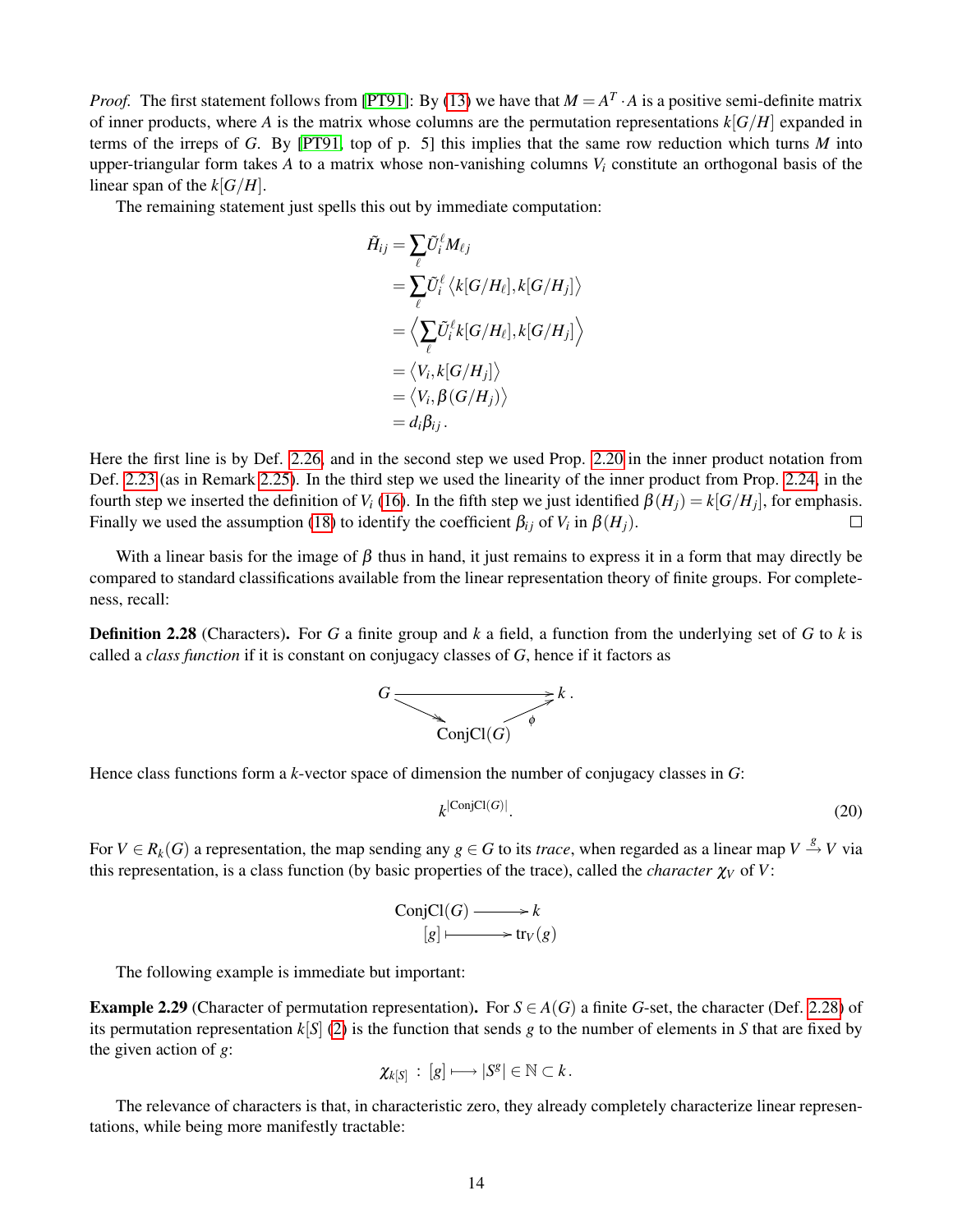Proposition 2.30 (e.g. [\[tDi09,](#page-24-18) Theorem 2.2.5]). *If the field k is of characteristic zero, then the map that sends a k-linear G-representation to its character (Def. [2.28\)](#page-13-0) is an injection of the k-vector space of isomorphism classes of finite-dimensional G-representations into the vector space* [\(20\)](#page-13-2) *of class functions (Def. [2.28\)](#page-13-0)*



*If k is, in addition, a splitting field for G (notably if k* = C *is the complex numbers), then this map is even an isomorphism.*

As usual, it is convenient to organize this data in *character tables*. In order to make our list of examples in [§3](#page-17-0) be unambiguously intelligible, we briefly dwell on the notation for character tables.

<span id="page-14-0"></span>**Definition 2.31** (Character table). For  $(W_i \in R_k(G))_{i \in \{1,\dots, n\}}$  a tuple of (possibly virtual) *k*-linear representations of a finite group *G*, their *character table* is the  $n \times |ConjCl(G)|$ -matrix with values in *k* whose  $(i, j)$ -th entry is the value  $\chi_{W_i}(g_j)$  of the character  $\chi_{W_i}$  (Def. [2.28\)](#page-13-0) on any element  $g_j$  of the *j*th conjugacy class  $[g_j] \in \text{ConjCl}(G)$ .

<span id="page-14-1"></span>Example 2.32 (Irreducible character table over C). By Prop. [2.30](#page-13-3) the characters of irreducible representations over  $k = \mathbb{C}$  the complex numbers form a linear basis of the representation ring  $R_{\mathbb{C}}(G)$ . We will denote these irreducible representations by  $(\rho_i \in R_{\mathbb{C}})(G)$  and will display the corresponding character table (Def. [2.31\)](#page-14-0) as follows (conjucagy classes being labeled by the order of their elements):

|       |  |                                                                                        | conjugacy class |  |
|-------|--|----------------------------------------------------------------------------------------|-----------------|--|
|       |  |                                                                                        |                 |  |
|       |  |                                                                                        |                 |  |
| repr. |  |                                                                                        |                 |  |
|       |  | $\chi_{\rho_2}(g_2)$ $\chi_{\rho_2}(g_3)$<br>$\chi_{\rho_3}(g_2)$ $\chi_{\rho_3}(g_3)$ |                 |  |
|       |  |                                                                                        |                 |  |
|       |  |                                                                                        |                 |  |

The character tables of irreducible representations over the complex numbers, for many finite groups of small order, have been tabulated in the literature, for instance in [\[Dok-GroupNames\]](#page-25-2).

<span id="page-14-2"></span>**Example 2.33** (Irreducible character table over  $\mathbb{R}$  ). For  $k \subset \mathbb{C}$  a subfield, under the ring homomorphism of "extension of scalars"

$$
R_k(G) \xrightarrow{(-)_k\mathbb{C}} R_{\mathbb{C}}(G) ,
$$

the values of characters to not change. Hence if *k* is of characteristic zero,  $\mathbb{Q} \subset k \subset \mathbb{C}$ , then, by Prop. [2.30,](#page-13-3) we may equivalently express the character of any linear representation  $W \in R_k(G)$  over *k* after tensoring it with  $\mathbb{C}$ . This is a linear combination of the complex irreducible characters  $\chi_{\rho_i}$  from above

$$
W\otimes_k \mathbb{C} = \sum_i \underbrace{w_i}_{\in \mathbb{N}} \cdot \rho_i , \qquad \qquad \mathcal{X}_{(W\otimes_k \mathbb{C})} = \sum_i w_i \cdot \mathcal{X}_{\rho_i} .
$$

Therefore, when  $\mathbb{Q} \subset k \subset \mathbb{C}$  and for  $(\cdots, W \in R_k(G), \cdots)$  a tuple of *k*-linear representations, we may and will express the corresponding character table as a table of linear combinations of the irreducible complex characters:

conjugacy class

\n
$$
\begin{array}{c|cccc}\n & 1 & 3 & 4A & 4B & \dots \\
\hline\n\vdots & & & \ddots & \\
\hline\n\vdots & & & \ddots & \\
\hline\n\vdots & & & \ddots & \\
\hline\n\vdots & & & \ddots & \\
\hline\n\vdots & & & \ddots & \\
\hline\n\end{array}
$$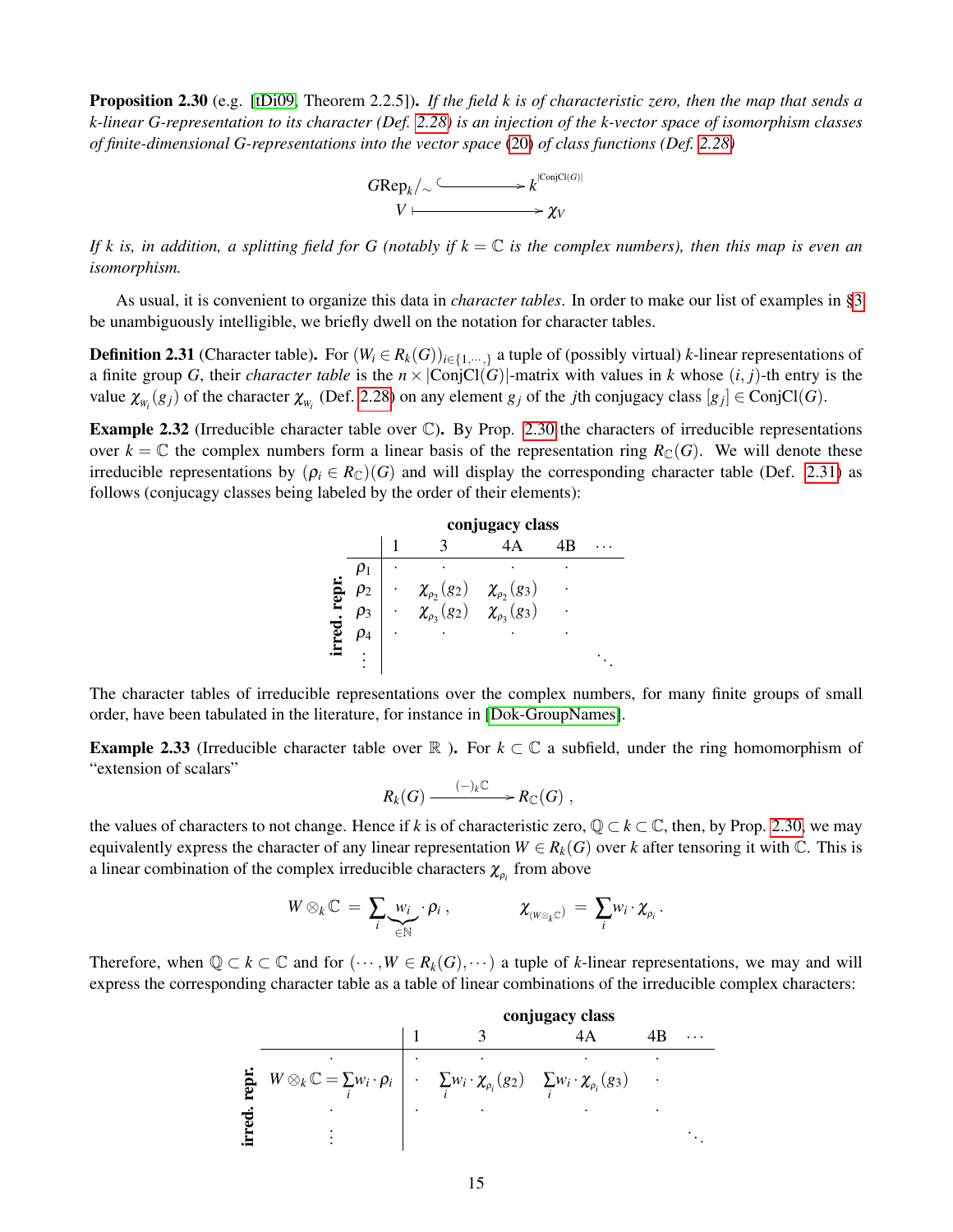In this fashion we will in particular state the irreducible character tables over  $k = \mathbb{R}$  the real numbers, which may again be found in the literature for many finite groups of small order.

Specifically, the complex character tables available in the literature (e.g. [\[Dok-GroupNames\]](#page-25-2)) list the *type* of the corresponding complex representation, from which the character table of irreducible representations over the real numbers may be extracted (or conversely, as in [\[Mon-Reps\]](#page-25-3)), via the following basic fact:

Proposition 2.34 (e.g. [\[Rob06,](#page-24-19) p. 4]). *Let G be a finite group, and consider the complexification map on the repre-* $Sentation$   $ring$   $R_\mathbb{R}(G) \xrightarrow{(-)\otimes_\mathbb{R} \mathbb{C}} R_\mathbb{C}(G)$ . Then every irreducible complex representation  $V \in R_\mathbb{C}(G)$  is of exactly one *of the following three* types*, depending on how it arises as a direct summand of an irreducible real representation*  $W \in R_{\mathbb{R}}(G)$ :

$$
W \otimes_{\mathbb{R}} \mathbb{C} \simeq \left\{ \begin{array}{ccc} V & | & real type & / \ or thogonal \\ V \oplus V & | & complex type \\ V \oplus V & | \quad quaternionic type & / \ \text{symplectic} \end{array} \right.
$$

In this fashion we may now identify the image of  $\beta$  via the character table of its basis elements:

<span id="page-15-1"></span>Proposition 2.35 (Character table of linear basis of image of β). *The character (Def. [2.28\)](#page-13-0) of a basis element V<sup>i</sup>* [\(16\)](#page-12-2) *of the image of* β *(Prop. [19\)](#page-12-5) is the class function given by*

<span id="page-15-2"></span>
$$
\chi_{V_i} : [g] \longmapsto \sum_{\ell} \tilde{U}_i^{\ell} \cdot |(G/H_{\ell})^g|, \qquad (21)
$$

*where on the right we have the sum over conjugacy classes*  $H_\ell$  *of subgroups of G of the product of the entries of* the base change matrix from  $(15)$  with the number of elements in  $G/H_\ell$  that are fixed by the action of g.

*Proof.* This follows by Example [2.29.](#page-13-1)

Hence, in conclusion, we have the following.

**Proposition 2.36** (Recognizing surjectivity of β). *For k of characteristic zero, let* ( $ρ<sub>i</sub> ∈ R<sub>k</sub>(G)$ ) *be the irreducible k-linear representations, spanning the representation ring Rk*(*G*)*. Then the comparison morphism* [\(7\)](#page-5-1) *is surjective*  $p$ recisely if the corresponding tuple of characters  $\chi_{\rho_i}$  (Def. [2.28\)](#page-13-0) is related to the set of characters  $\chi_{\nu_i}$  in Def. [2.35](#page-15-1) *by an invertible integer matrix*

$$
\beta \text{ is surjective over } k \iff \chi_{\rho_i} = \sum_j T_i^j \cdot \chi_{v_j}, \quad T \in GL(N, \mathbb{Z}).
$$

*Proof.* Since, by construction, the  $V_i$  [\(16\)](#page-12-2) are linearly independent and span the image of  $\beta$  (Prop. [2.27\)](#page-12-7) and since the  $\rho_i$  span  $R_k(G)$ , the number of the  $V_j$  is smaller or equal to the number of  $\rho_i$ , hence the number must be equal if β is surjective. This means that for surjectivity there must be an invertible integer matrix relating the  $(V_i)$  to the  $(\rho_i)$ . But by Prop. [2.30](#page-13-3) this is the case precisely if there is such a matrix relating the characters of these representations.  $\Box$ 

This concludes our algorithmic description of the image of  $\beta$ . To summarize, the algorithm proceeds as follows. Here

- $N := |ConjCl(G)|$  is the number of conjugacy classes of *G*;
- $r := \text{rank}(\text{image}(\beta))$  is the rank of the image of  $\beta$  (the number of  $V_i$ );
- *n* is the number of isomorphism classes of irreducible representations  $\rho_i$ .

### <span id="page-15-0"></span>Theorem 2.37 (Algorithm for the cokernel of β). *Let G be a finite group and k a field of characteristic zero.*

(1) *Extract from standard literature:*

*• the* character table of irreducible *k*-linear representations *(Examples [2.32,](#page-14-1) [2.33\)](#page-14-2)*

$$
\left(\chi_{\rho_i}([g])\right) \in \mathrm{Mat}_{n,N}(k) .
$$

(2) *Compute:*

 $\Box$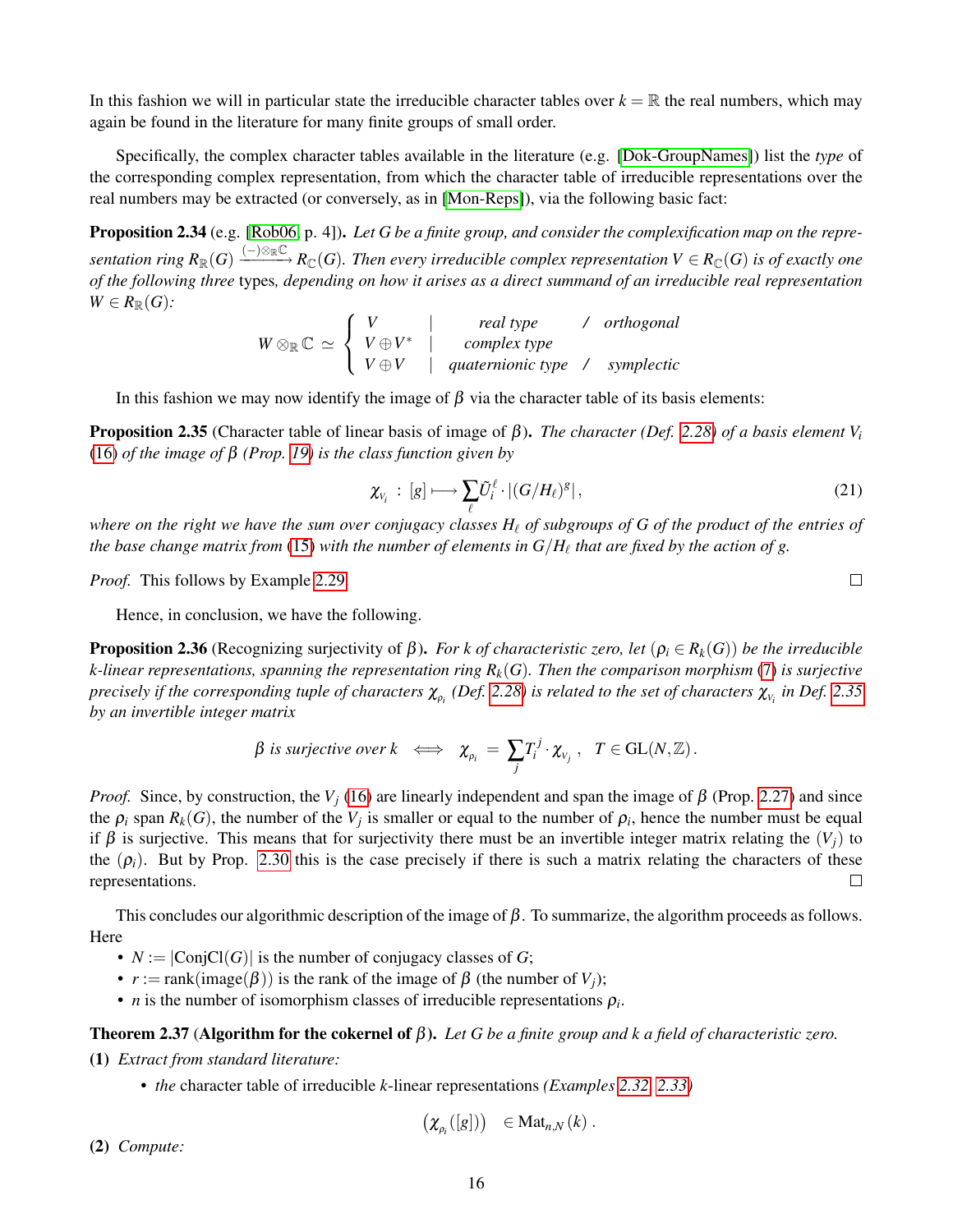- (a) the multiplication table  $\left(n_{ij}^{\ell}\right)$  [\(10\)](#page-8-5) *of the Burnside ring, efficiently so via* [\(12\)](#page-9-1);
- (**b**) *the resulting* table of total multiplication multiplicities  $(M_{ij}) := \left(\sum_{\ell} M_{\ell}^{\ell} \right)$  $n_{ij}^{\ell}$ ) [\(11\)](#page-8-1);
- (c) *its upper triangular form*  $H := U \cdot M$  *[\(14\)](#page-12-0);*
- (**d**) *the result*  $\tilde{H} = \tilde{U} \cdot M$  [\(15\)](#page-12-6) *of deleting its zero-rows;*
- (e) *the* character table of the resulting linear basis for the image of  $\beta$  [\(21\)](#page-15-2)

$$
\left(\chi_{_{V_i}}([g])\ =\ \sum_{\ell} \tilde{U}_i^{\ell}\cdot|(G/H_{\ell})^g|\right)\ \ \in\ \mathrm{Mat}_{r,N}(\mathbb{N})\subset \mathrm{Mat}_{r,N}\left(k\right).
$$

(3) *Read off the quotient of the lattice spanned by the vectors*  $\chi_{\rho_i}$  *by that spanned by the vectors*  $\chi_{v_j}$ *:* 

$$
\mathrm{coker}(\beta_k) \ := \ \frac{\mathbb{Z}[\chi_{\rho_i}]_{i=1}^n}{\mathbb{Z}[\chi_{V_j}]_{j=1}^N} \, .
$$

Remark 2.38 (Simplification in examples). (i) In all examples that we compute in [§3,](#page-17-0) upper triangular form of the multiplicities matrix in the third step of the algorithm of Theorem [2.37](#page-15-0) is achieved by the most straightforward row reduction, where, incrementally in the row number, a suitable integer multiple of each row is subtracted from all those beneath it.

(ii) This is remarkable, since, in general, row reduction over the integers needs more and more intricate steps than this; see e.g. [\[GP90,](#page-23-19) p. 3–4]. That this happens is due to the fact that *M* is a positive semidefinite matrix, as explained in [\[PT91\]](#page-24-21).

(iii) Furthermore, in each case the resulting rows  $V_i$  happen to be actual representations, as opposed to virtual representations. This makes our algorithm very efficient, and makes it easy to read off the image of  $\beta$  in each example. It seems clear that this particularly nice behavior of row reduction on the Burnside multiplicities matrix is due to a very special property of the latter. It would be interesting to understand this phenomenon theoretically.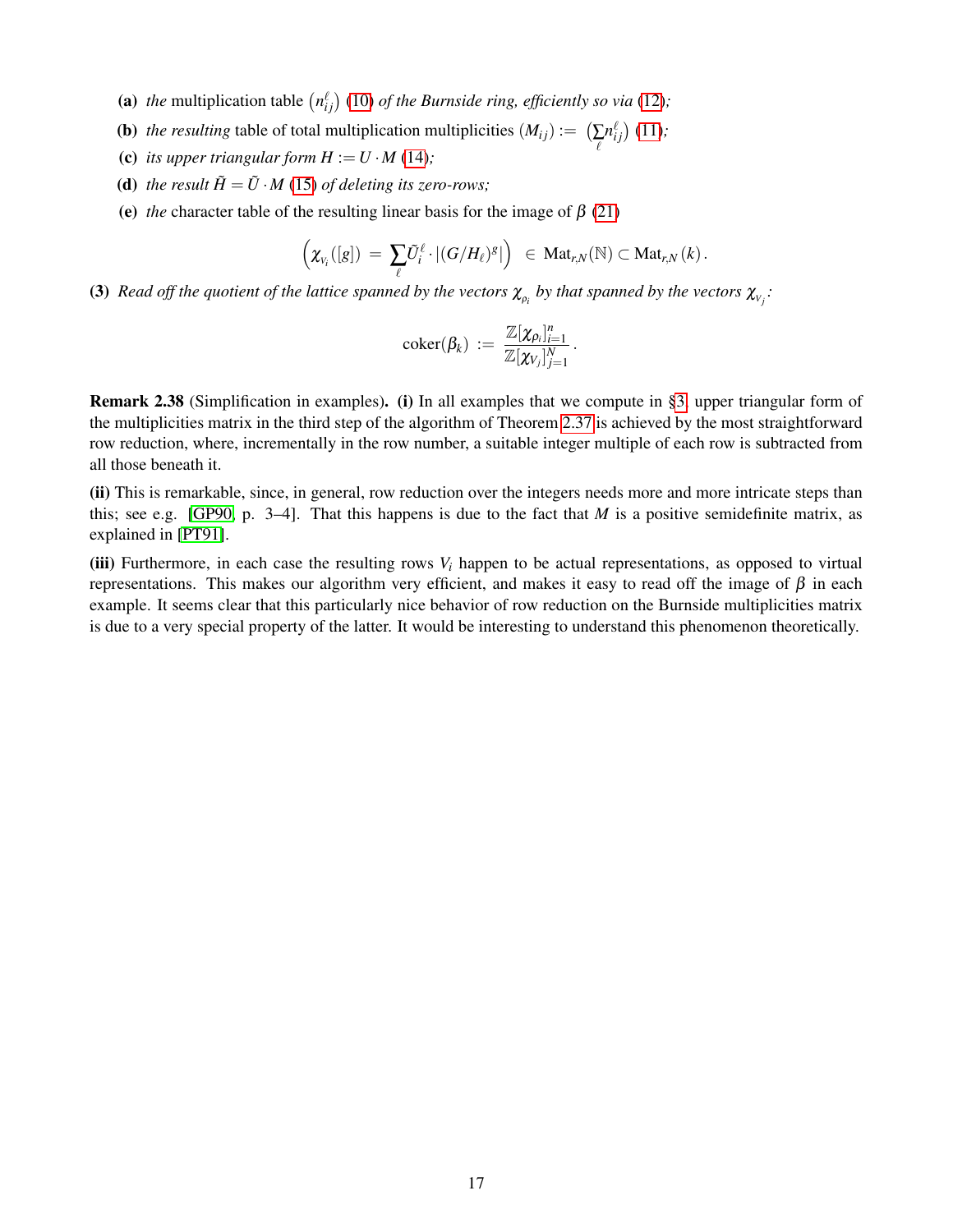# <span id="page-17-0"></span>3 The image of  $\beta$  – Computations

Given a finite group *G* and its irreducible characters over a given field *k* of characteristic zero, Theorem [2.37](#page-15-0) provides an effective algorithm for identifying the image of  $A(G) \stackrel{\beta}{\longrightarrow} R_k(G)$  [\(7\)](#page-5-1) and checking whether  $\beta$  is surjective. We have implemented this algorithm in Python (the code is available at [\[BSS-Code&Computations\]](#page-22-24)). From this we obtained the results shown in Theorem [3.1.](#page-17-1) Here the shaded entries show that, over the real numbers,  $\beta$  has vanishing cokernel/is surjective onto the ring of integer characters (i.e. onto non-irrational characters, by Prop. [2.3\)](#page-6-0).

<span id="page-17-1"></span>Theorem 3.1 (Cokernel of β for binary Platonic groups). *The following table lists the cokernels*

$$
coker(\beta_k) := \frac{R_k(G)}{image(\beta_k)}, \quad coker(\beta_k^{int}) := \frac{R_k^{int}(G)}{image(\beta_k)}
$$

of the permutation-representation morphism  $A(G) \stackrel{\beta_k}{\longrightarrow} R_k(G)$  [\(7\)](#page-5-1) and its corestriction to the integer-valued char*acter ring (Prop. [2.2,](#page-6-2) Remark [2.4\)](#page-6-3), for finite subgroups of SU*(2) *in the D- and E-series (via Prop. [A.1\)](#page-20-2) and some relatives*<sup>[2](#page-17-2)</sup>, over ground fields  $k \in \{Q, \mathbb{R}, \mathbb{C}\}$ :

|                               | coker                |                  | $A(G) \xrightarrow{\beta_{\mathbb{F}}} R_{\mathbb{F}}(G)$                                                               | $A(G) \xrightarrow{\beta^{\rm int}_{\mathbb F}} R^{\rm int}_{\mathbb F}(G)$                                               |                  |                  |                                                                                               |
|-------------------------------|----------------------|------------------|-------------------------------------------------------------------------------------------------------------------------|---------------------------------------------------------------------------------------------------------------------------|------------------|------------------|-----------------------------------------------------------------------------------------------|
| <b>Dynkin</b><br>label        | group                |                  | ground field $\mathbb F$                                                                                                | ground field $\mathbb F$                                                                                                  |                  |                  |                                                                                               |
|                               | G                    | ${\mathbb Q}$    | $\mathbb R$                                                                                                             | $\mathbb{C}$                                                                                                              | $\mathbb{Q}$     | $\mathbb R$      | $\mathbb C$                                                                                   |
| $\mathbb{A}_1$                | C <sub>2</sub>       | $\mathbf{0}$     | $\boldsymbol{0}$                                                                                                        | $\boldsymbol{0}$                                                                                                          | $\mathbf{0}$     | $\mathbf{0}$     | $\boldsymbol{0}$                                                                              |
| A <sub>2</sub>                | $C_3$                | $\mathbf{0}$     | $\frac{\mathbb{Z}[\rho_2,\rho_3]}{\mathbb{Z}[\rho_2+\rho_3]}$                                                           | $\boldsymbol{0}$                                                                                                          | $\mathbf{0}$     | $\boldsymbol{0}$ | $\frac{\mathbb{Z}[\rho_2,\rho_3]}{\mathbb{Z}[\rho_2+\rho_3]}$                                 |
| $\mathbb{A}_3 = \mathbb{D}_3$ | $C_4$                | $\mathbf{0}$     | $\frac{\mathbb{Z}[\rho_2,\rho_4]}{\mathbb{Z}[\rho_2+\rho_4]}$                                                           | $\boldsymbol{0}$                                                                                                          | $\overline{0}$   | $\boldsymbol{0}$ | $\frac{\mathbb{Z}[\rho_2,\rho_4]}{\mathbb{Z}[\rho_2+\rho_4]}$                                 |
| $\mathbb{D}_4$                | $2D_4$               | $\mathbf{0}$     | $\boldsymbol{0}$                                                                                                        | $\frac{\mathbb{Z}[\rho_5]}{\mathbb{Z}[2\rho_5]}$                                                                          | $\overline{0}$   | $\boldsymbol{0}$ | $\frac{\mathbb{Z}[\rho_5]}{\mathbb{Z}[2\rho_5]}$                                              |
| $\mathbb{D}_5$                | $2D_6$               | $\boldsymbol{0}$ | $\boldsymbol{0}$                                                                                                        | $\frac{\mathbb{Z}[\rho_3,\rho_4,\rho_6]}{\mathbb{Z}[\rho_3+\rho_4,2\rho_6]}$                                              | $\boldsymbol{0}$ | $\mathbf{0}$     | $\frac{\mathbb{Z}[\rho_6]}{\mathbb{Z}[2\rho_6]}$                                              |
| $\mathbb{D}_6$                | $2D_8$               | $\mathbf{0}$     | $\frac{\mathbb{Z}[2\rho_6, 2\rho_7]}{\mathbb{Z}[2\rho_6 + 2\rho_7]}$                                                    | $\frac{\mathbb{Z}[\rho_6,\rho_7]}{\mathbb{Z}[2\rho_6+2\rho_7]}$                                                           | $\overline{0}$   | $\mathbf{0}$     | $\frac{\mathbb{Z}[\rho_6+\rho_7]}{\mathbb{Z}[2\rho_6+2\rho_7]}$                               |
| $\mathbb{D}_7$                | $2D_{10}$            | $\boldsymbol{0}$ | $\frac{\mathbb{Z}[\rho_3,\rho_4,\rho_5,\rho_6,\rho_7,\rho_8]}{\mathbb{Z}[\rho_3+\rho_4,\rho_5+\rho_6,2\rho_7+2\rho_8]}$ | $\frac{\mathbb{Z}[\rho_3,\rho_4,\rho_5,\rho_6,2\rho_7,2\rho_8]}{\mathbb{Z}[\rho_3+\rho_4,\rho_5+\rho_6,2\rho_7+2\rho_8]}$ | $\mathbf{0}$     | $\boldsymbol{0}$ | $\frac{\mathbb{Z}[\rho_7+\rho_8]}{\mathbb{Z}[2\rho_7+2\rho_8]}$                               |
| $\mathbb{D}_8$                | $2D_{12}$            | $\boldsymbol{0}$ | $\frac{\mathbb{Z}[\rho_7,\rho_8,\rho_9]}{\mathbb{Z}[2\rho_7,2\rho_8+2\rho_9]}$                                          | $\frac{\mathbb{Z}[2\rho_8, 2\rho_9]}{\mathbb{Z}[2\rho_8 + 2\rho_9]}$                                                      | $\overline{0}$   | $\overline{0}$   | $\frac{\mathbb{Z}[\rho_7]}{\mathbb{Z}[2\rho_7]}$                                              |
| $\mathbb{E}_6$                | 2T                   | $\mathbf{0}$     | $\boldsymbol{0}$                                                                                                        | $\frac{\mathbb{Z}[\rho_2,\rho_2^*,\rho_4,\rho_4^*,\rho_5]}{\mathbb{Z}[\rho_2+\rho_2^*,\rho_4+\rho_4^*,2\rho_5]}$          | $\boldsymbol{0}$ | $\mathbf{0}$     | $\frac{\mathbb{Z}[\rho_5]}{\mathbb{Z}[2\rho_5]}$                                              |
| $\mathbb{E}_7$                | 2O                   | $\mathbf{0}$     | $\frac{\mathbb{Z}[2\rho_6,2\rho_7]}{\mathbb{Z}[2\rho_6+2\rho_7]}$                                                       | $\frac{\mathbb{Z}[\rho_6,\rho_7,\rho_8]}{\mathbb{Z}[2\rho_6+2\rho_7,2\rho_8]}$                                            | $\boldsymbol{0}$ | $\boldsymbol{0}$ | $\frac{\mathbb{Z}[\rho_8]}{\mathbb{Z}[2\rho_8]}$                                              |
| $\mathbb{E}_8$                | 2I                   | $\boldsymbol{0}$ | $\frac{\mathbb{Z}[2\rho_2,2\rho_3,\rho_4,\rho_5]}{\mathbb{Z}[2\rho_2+2\rho_3,\rho_4+\rho_5]}$                           | $\frac{\mathbb{Z}[\rho_2,\rho_3,\rho_4,\rho_5,\rho_7,\rho_9]}{\mathbb{Z}[2\rho_2+2\rho_3,\rho_4+\rho_5,2\rho_7,2\rho_9]}$ | $\overline{0}$   | $\boldsymbol{0}$ | $\frac{\mathbb{Z}[\rho_2+\rho_3,\rho_7,\rho_9]}{\mathbb{Z}[2\rho_2+2\rho_3,2\rho_7,2\rho_9]}$ |
|                               | $GL(2,\mathbb{F}_3)$ | $\boldsymbol{0}$ | $\overline{0}$                                                                                                          | $\frac{\mathbb{Z}[\rho_6,\rho_7]}{\mathbb{Z}[\rho_6+\rho_7]}$                                                             | $\mathbf{0}$     | $\overline{0}$   | $\boldsymbol{0}$                                                                              |

<span id="page-17-2"></span><sup>&</sup>lt;sup>2</sup> The representation theory of this group GL(2,  $\mathbb{F}_3$ ) is deceptively similar to that of the binary octahedral group  $20 \simeq \text{CSU}(2,\mathbb{F}_3)$ : Both have the same character table over  $\mathbb C$ , the only difference being in the Schur indices, hence in the real character table. In fact, several online databases of character tables had misidentified the two groups, which became apparent when our computation of the image of  $\beta$  revealed real representations of 20 that contradicted available character tables. We are indebted to James Montaldi for patiently double-checking computations with us and to Tim Dokchitser for swiftly recognizing and fixing the issue with the databases.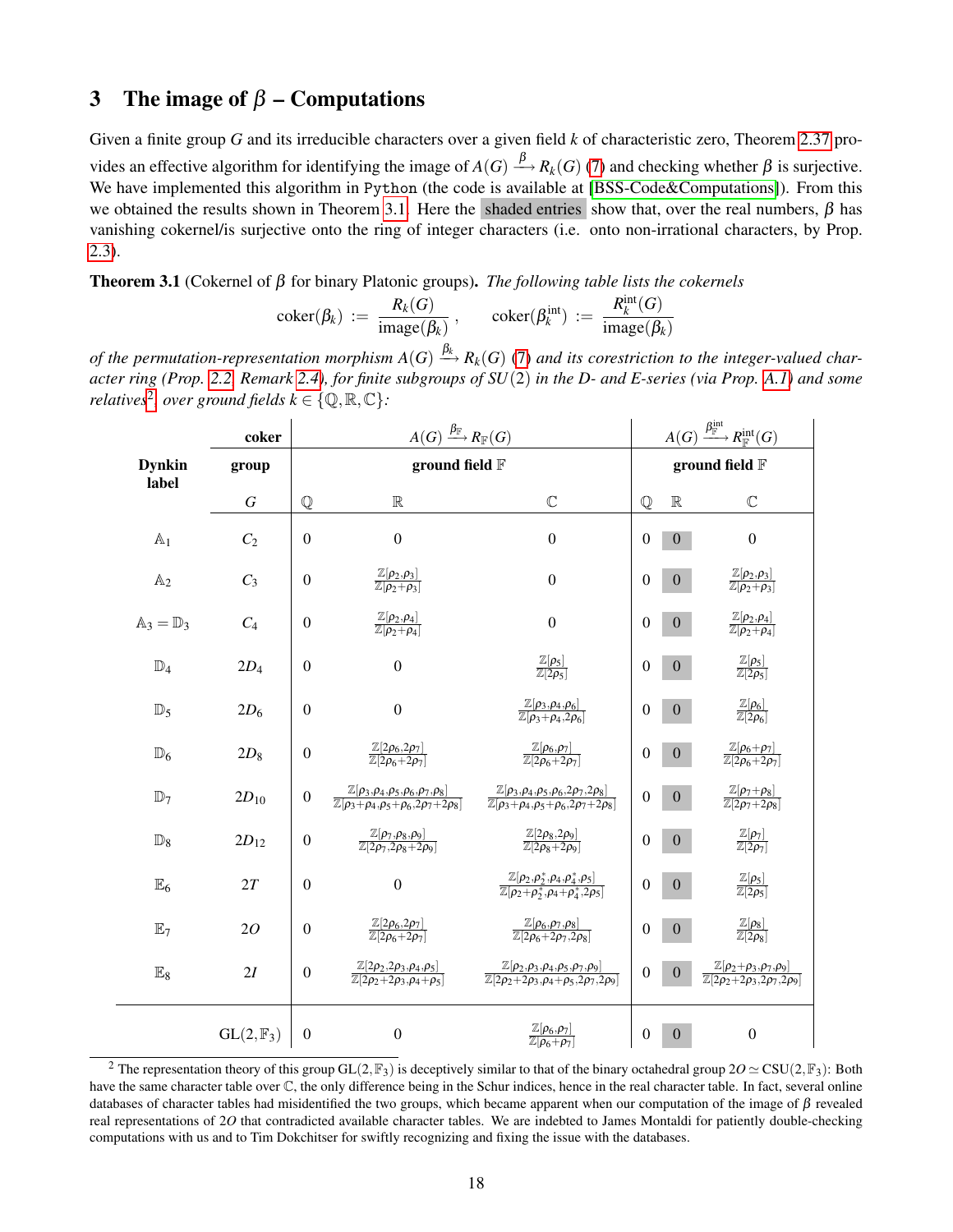How to read the table in Theorem [3.1:](#page-17-1)

- an entry "0" means that the cokernel vanishes, hence that  $\beta$  is surjective;
- an entry " $\frac{\mathbb{Z}[\rho]}{\mathbb{Z}[2\rho]}$ " means that the image of  $\beta$  consists of all those virtual representations whose  $\rho$ -component has even multiplicity;
- an entry " $\frac{\mathbb{Z}[\rho_1,\rho_2]}{\mathbb{Z}[\rho_1+\rho_2]}$ " means that the image of  $\beta$  consists of all those virtual representations whose  $\rho_1$ -component has the same weight as their  $\rho_2$ -component.

Here ' $ρ<sub>i</sub>$ " denotes the irreducible representations. From the character tables (as shown in Example [3.2](#page-18-0) and generally in [\[BSS-Code&Computations\]](#page-22-24)) one reads off whether the character of  $\rho_i$  is integer-valued or else (by Prop. [2.3\)](#page-6-0) irrational. The cokernel for  $\beta_k^{\text{int}}$  is obtained from that of  $\beta_k$  by removing those generators from the numerator that have irrational-valued characters.

We close with spelling out one example computation (see [\[BSS-Code&Computations\]](#page-22-24) for all computations):

<span id="page-18-0"></span>**Example 3.2** (Binary icosahedral group:  $2I \simeq SL(2,5)$ .). Group name: 2*I* ([\[Dok-2](#page-25-4)*I*]), Order  $|2I| = 120$ 

| <b>Subgroups</b>      |                |        |  |  |  |  |  |  |  |  |
|-----------------------|----------------|--------|--|--|--|--|--|--|--|--|
| subgroup              | order          | cosets |  |  |  |  |  |  |  |  |
| A                     | 120            | 1      |  |  |  |  |  |  |  |  |
| B                     | 24             | 5      |  |  |  |  |  |  |  |  |
| $\mathcal{C}_{0}^{0}$ | 20             | 6      |  |  |  |  |  |  |  |  |
| D                     | 12             | 10     |  |  |  |  |  |  |  |  |
| E                     | 10             | 12     |  |  |  |  |  |  |  |  |
| F                     | 8              | 15     |  |  |  |  |  |  |  |  |
| G                     | 6              | 20     |  |  |  |  |  |  |  |  |
| H                     | 5              | 24     |  |  |  |  |  |  |  |  |
| I                     | $\overline{4}$ | 30     |  |  |  |  |  |  |  |  |
| J                     | 3              | 40     |  |  |  |  |  |  |  |  |
| K                     | $\overline{2}$ | 60     |  |  |  |  |  |  |  |  |
| L                     | 1              | 120    |  |  |  |  |  |  |  |  |

### **Burnside Multiplicities**

|                       | А | B | C              | D  | E              | F              | G  | H  | I  | J  | K  | L   |
|-----------------------|---|---|----------------|----|----------------|----------------|----|----|----|----|----|-----|
| А                     |   |   | 1              | 1  | 1              | 1              | 1  | 1  | 1  | 1  | 1  | 1   |
| B                     | 1 | 2 | 1              | 2  | 1              | $\overline{c}$ | 3  | 1  | 3  | 3  | 5  | 5   |
| $\mathcal{C}_{0}^{0}$ | 1 | 1 | 2              | 2  | $\overline{c}$ | 3              | 2  | 2  | 4  | 2  | 6  | 6   |
| D                     | 1 | 2 | 2              | 3  | $\overline{c}$ | 4              | 4  | 2  | 6  | 4  | 10 | 10  |
| E                     | 1 | 1 | 2              | 2  | $\overline{4}$ | 3              | 4  | 4  | 6  | 4  | 12 | 12  |
| $\boldsymbol{F}$      | 1 | 2 | 3              | 4  | 3              | 6              | 5  | 3  | 9  | 5  | 15 | 15  |
| G                     | 1 | 3 | 2              | 4  | 4              | 5              | 8  | 4  | 10 | 8  | 20 | 20  |
| Η                     | 1 | 1 | 2              | 2  | $\overline{4}$ | 3              | 4  | 8  | 6  | 8  | 12 | 24  |
| I                     | 1 | 3 | 4              | 6  | 6              | 9              | 10 | 6  | 16 | 10 | 30 | 30  |
| $\boldsymbol{J}$      | 1 | 3 | $\overline{2}$ | 4  | 4              | 5              | 8  | 8  | 10 | 16 | 20 | 40  |
| K                     | 1 | 5 | 6              | 10 | 12             | 15             | 20 | 12 | 30 | 20 | 60 | 60  |
| L                     |   | 5 | 6              | 10 | 12             | 15             | 20 | 24 | 30 | 40 | 60 | 120 |
|                       |   |   |                |    |                |                |    |    |    |    |    |     |

With Theorem [2.37](#page-15-0) we find:

| $V_1$ 1 1 1 1 1 1 1 1 1 1 1 1 1 |  |  |  |  |  |  |
|---------------------------------|--|--|--|--|--|--|
| $V_2$   . 1 . 1 . 1 2 . 2 2 4 4 |  |  |  |  |  |  |
| $V_3$ . 1 1 1 2 1 1 3 1 5 5     |  |  |  |  |  |  |
| $V_4$ 2 . 2 2 2 2 6 6           |  |  |  |  |  |  |
| $V_5$   4 . 4 . 12              |  |  |  |  |  |  |
| $V_6$ 4 . 8                     |  |  |  |  |  |  |
| $V_7$ 8                         |  |  |  |  |  |  |

#### Upper triangular form  $\Box$  Character table for image of β

|       |                                   | class 1 2 3 4 5A 5B 6 10A 10B                   |  |  |                      |  |
|-------|-----------------------------------|-------------------------------------------------|--|--|----------------------|--|
| size  |                                   | $\overline{1}$                                  |  |  | 20 30 12 12 20 12 12 |  |
| $V_1$ | $\begin{bmatrix} 1 \end{bmatrix}$ |                                                 |  |  | 1 1 1 1 1 1 1 1 1    |  |
|       |                                   |                                                 |  |  |                      |  |
|       |                                   |                                                 |  |  |                      |  |
|       |                                   | $V_4$   6 6 0 -2 1 1 0 1 1                      |  |  |                      |  |
|       | $V_5$   12                        | $-12$ 0 0 2 2 0 $-2$ $-2$                       |  |  |                      |  |
|       |                                   | $V_6$   8 -8 2 0 -2 -2 -2 2 2                   |  |  |                      |  |
| $V_7$ |                                   | $8 \t -8 \t -4 \t 0 \t -2 \t -2 \t 4 \t 2 \t 2$ |  |  |                      |  |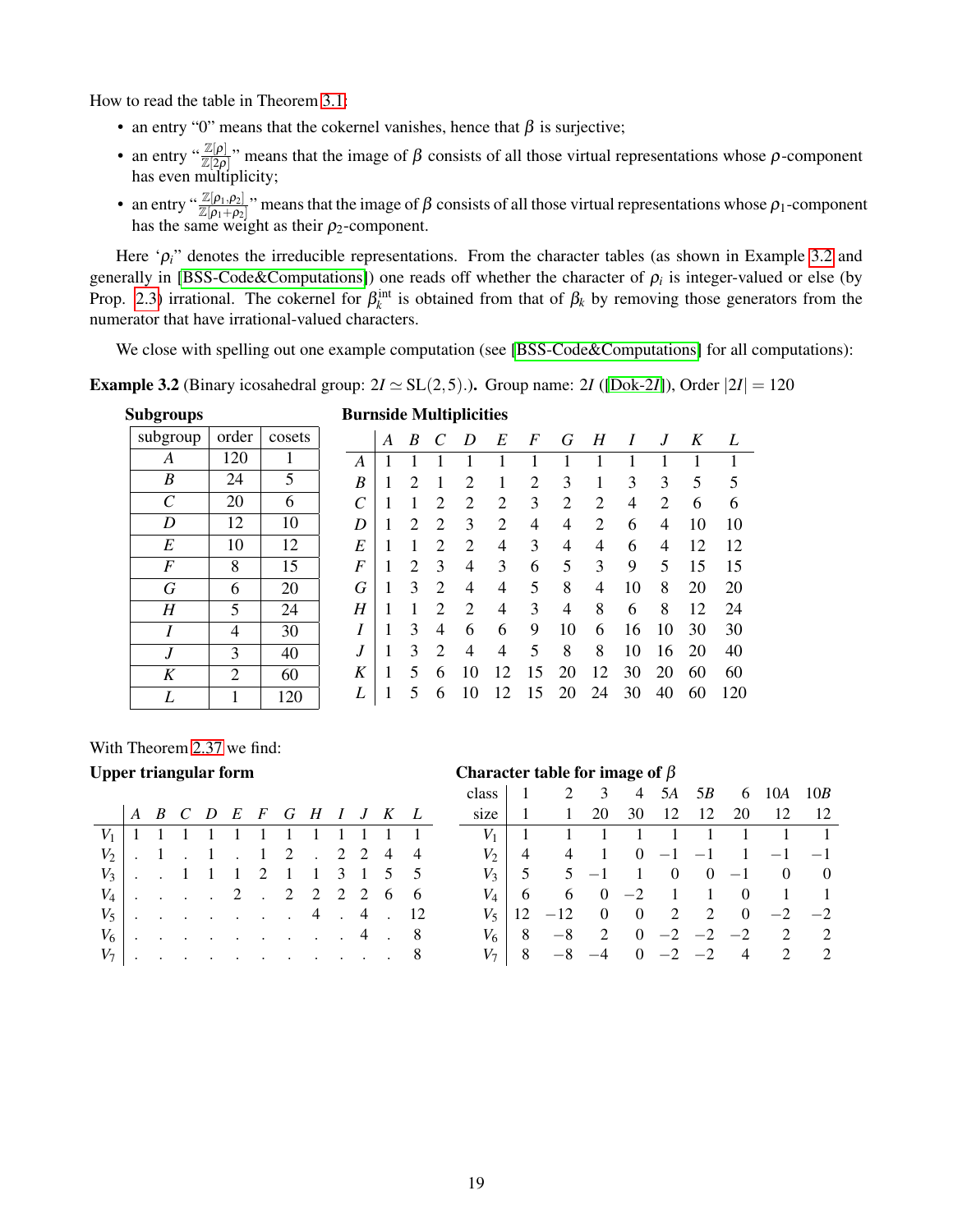Comparing to the **character tables** of irreps (e.g. [\[Dok-2](#page-25-4)*I*], where  $\phi := \frac{1}{2}$  $rac{1}{2}(1 +$ √  $\overline{5}$ ) denotes the golden ratio):

|        |             |                |                |                  |          | conjugacy class |                |   |     |                       |
|--------|-------------|----------------|----------------|------------------|----------|-----------------|----------------|---|-----|-----------------------|
|        | $\mathbb C$ |                | $\overline{2}$ | 3                | 4        | 5Α              | 5B             | 6 | 10A | 10B                   |
|        | $\rho_1$    |                |                |                  |          |                 |                |   |     |                       |
|        | $\rho_2$    | $\overline{c}$ | $-2$           |                  | $\theta$ | Ø               | $-\varnothing$ |   | Φ   | $\mathcal O$          |
|        | $\rho_3$    | 2              | $-2$           |                  | $\theta$ | Ø               | 1<br>Ø         | 1 | Ø   |                       |
| repr.  | $\rho_4$    | 3              | 3              | 0                |          | $\phi$          | φ              | 0 | Ø   | $-\mathbf{\emptyset}$ |
|        | $\rho_5$    | 3              | 3              | $\boldsymbol{0}$ |          | Φ               | Ø              | 0 | Ø   |                       |
| irred. | $\rho_6$    | 4              | 4              |                  | 0        |                 |                |   |     |                       |
|        | $\rho_7$    | 4              |                |                  | 0        | $-1$            | $-1$           |   |     |                       |
|        | $\rho_8$    |                |                |                  | 1        | 0               | 0              |   | 0   |                       |
|        | $\rho_9$    | 6              |                | 0                | 0        |                 |                | 0 |     |                       |

|        |             |                          |      |                |                  | conjugacy class                                           |                               |                |                                    |                            |
|--------|-------------|--------------------------|------|----------------|------------------|-----------------------------------------------------------|-------------------------------|----------------|------------------------------------|----------------------------|
|        | $\mathbb R$ |                          | 2    | 3              | 4                | 5A                                                        | 5B                            | 6              | 10A                                | 10B                        |
|        | $\rho_1$    |                          |      |                |                  |                                                           |                               |                |                                    |                            |
|        | $2\rho_2$   | 4                        |      |                | $\boldsymbol{0}$ | $\overline{2}$ (<br>$\perp$<br>$\boldsymbol{\varnothing}$ | $-2\phi$                      | $\overline{2}$ | $2\phi$                            | Ø                          |
|        | $2\rho_3$   | 4                        |      |                | $\boldsymbol{0}$ | $-2\phi$                                                  | $2(\phi$<br>$\qquad \qquad -$ | $\overline{2}$ | 2(1)<br>$\boldsymbol{\varnothing}$ | $2\phi$                    |
| repr.  | $\rho_4$    | 3                        | 3    | $\theta$       | — 1              | $\emptyset$<br>$\overline{\phantom{m}}$                   | Ø                             | 0              | 0                                  | $\boldsymbol{\varnothing}$ |
|        | $\rho_5$    | 3                        | 3    | $\theta$       | — 1              | O)                                                        | Ø                             | $\theta$       | 0                                  |                            |
| irred. | $\rho_6$    | 4                        |      |                | $\theta$         |                                                           |                               |                |                                    |                            |
|        | $2\rho_7$   | 8                        | $-8$ | $\overline{2}$ | 0                | $-2$                                                      | $-2$                          | -2             |                                    |                            |
|        | $\rho_8$    | $\overline{\mathcal{L}}$ | 5    |                |                  | $\theta$                                                  | 0                             |                |                                    |                            |
|        | $2\rho_9$   | 12                       | 12   | 0              | $\boldsymbol{0}$ | $\mathcal{D}_{\mathcal{A}}$                               | 2                             |                |                                    |                            |

we see that **the cokernel of**  $\beta$  is

$$
V_1 = \rho_1
$$
  
\n
$$
V_2 = \rho_6
$$
  
\n
$$
V_3 = \rho_8
$$
  
\n
$$
V_4 = \rho_4 + \rho_5
$$
  
\n
$$
V_5 = 2\rho_9
$$
  
\n
$$
V_6 = 2\rho_7
$$
  
\n
$$
V_7 = 2\rho_2 + 2\rho_3
$$
\n
$$
V_8 = \rho_8
$$
\n
$$
V_9 = \rho_9
$$
\n
$$
V_1 = \rho_9
$$
\n
$$
V_2 = \rho_9
$$
\n
$$
V_4 = \rho_4 + \rho_5
$$
\n
$$
V_5 = \rho_9
$$
\n
$$
V_6 = \rho_7
$$
\n
$$
V_7 = \rho_8
$$
\n
$$
V_8 = \rho_8
$$
\n
$$
V_9 = \rho_9
$$
\n
$$
V_9 = \rho_9
$$
\n
$$
V_1 = \rho_9
$$
\n
$$
V_2 = \rho_9
$$
\n
$$
V_4 = \rho_9
$$
\n
$$
V_5 = \rho_9
$$
\n
$$
V_6 = \rho_9
$$
\n
$$
V_7 = \rho_9
$$
\n
$$
V_8 = \rho_9
$$
\n
$$
V_9 = \rho_9
$$
\n
$$
V_9 = \rho_9
$$
\n
$$
V_9 = \rho_9
$$
\n
$$
V_9 = \rho_9
$$
\n
$$
V_9 = \rho_9
$$
\n
$$
V_9 = \rho_9
$$
\n
$$
V_9 = \rho_9
$$
\n
$$
V_9 = \rho_9
$$
\n
$$
V_9 = \rho_9
$$
\n
$$
V_9 = \rho_9
$$
\n
$$
V_9 = \rho_9
$$
\n
$$
V_9 = \rho_9
$$
\n
$$
V_9 = \rho_9
$$
\n
$$
V_9 = \rho_9
$$
\n
$$
V_9 = \rho_9
$$
\n
$$
V_9 =
$$

From the real character table above one see that  $\rho_2, \rho_3, \rho_4, \rho_5$ , which thus span the cokernel of  $\beta$  over the real numbers, are precisely the irrational (non-integer) characters. This gives the statement for 2*I* in Theorem [3.1.](#page-17-1)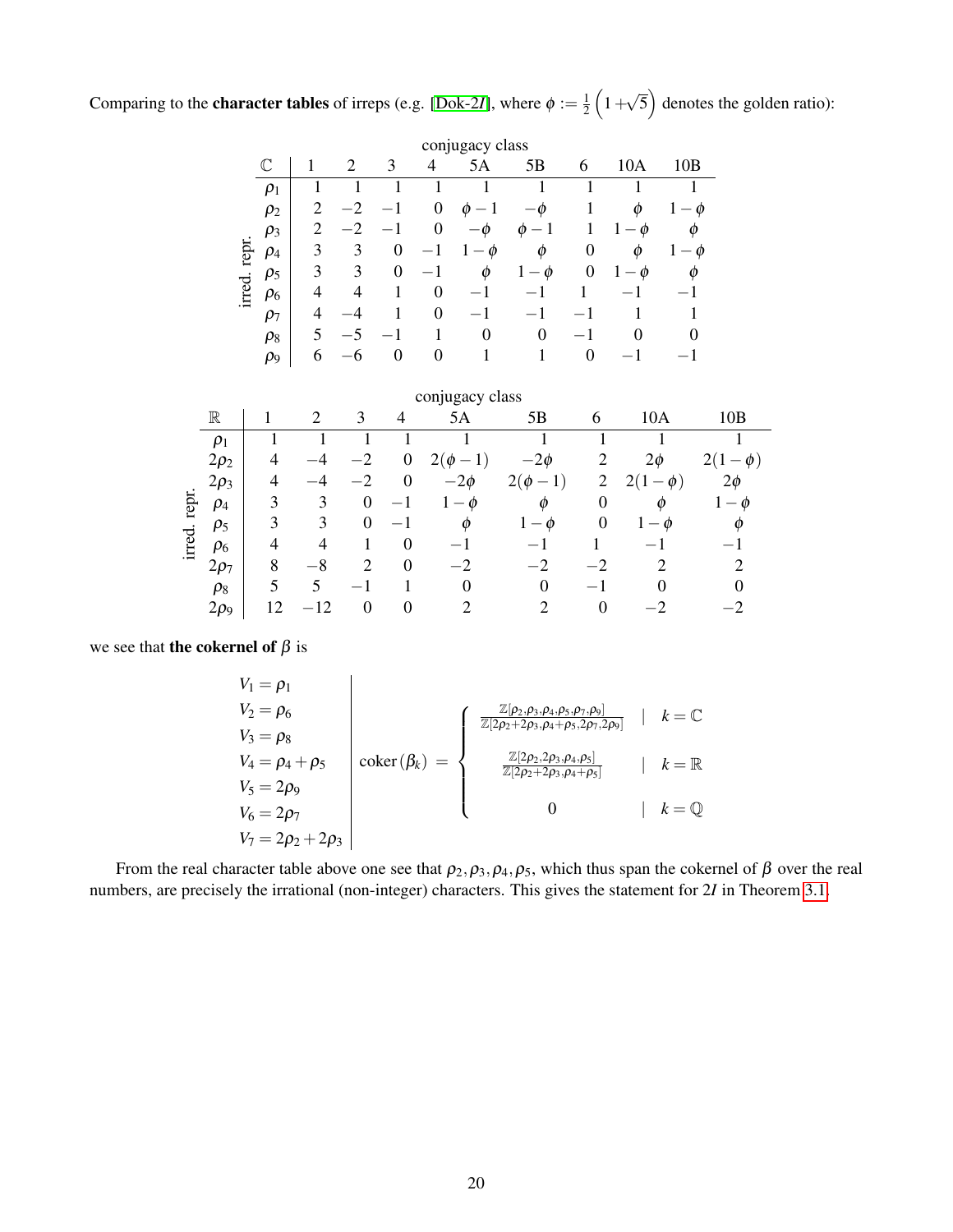# <span id="page-20-0"></span>A Background

To be reasonably self-contained, we briefly collect some background material which will be directly useful for our discussion and for connecting the physical and the mathematical sides of the arguments.

## <span id="page-20-1"></span>A.1 The Platonic groups

We are interested in the ADE groups as the main groups appearing in orbifolds in string theory. There are two variants, ones that are subgroups of the orthogonal group SO(3) and ones that are subgroups of the unitary group SU(2). Our focus will be on the latter.

<span id="page-20-2"></span>Proposition A.1 (ADE-classification of the finite rotation groups [\[Kl84\]](#page-23-20)). *The finite subgroups of* SU(2) *are given, up to conjugacy, by the following classification (where*  $n \in \mathbb{N}$ *):* 

| <b>Dynkin</b><br>label | Finite<br>subgroup<br>of $SO(3)$ | Name of<br>group   | <b>Finite</b><br>subgroup<br>of $SU(2)$ | Name of<br>group   |
|------------------------|----------------------------------|--------------------|-----------------------------------------|--------------------|
| $\mathbb{A}_{n\geq 1}$ | $C_{n+1}$                        | Cyclic             | $C_{n+1}$                               | Cyclic             |
| $\mathbb{D}_{n\geq 4}$ | $D_{2(n-2)}$                     | <b>Dihedral</b>    | $2D_{2(n-2)}$                           | Binary dihedral    |
| $\mathbb{E}_6$         | т                                | <b>Tetrahedral</b> | 2T                                      | Binary tetrahedral |
| $\mathbb{E}_7$         |                                  | <i>Octahedral</i>  | 20                                      | Binary octahedral  |
| $\mathbb{E}_8$         |                                  | <b>Icosahedral</b> | 21                                      | Binary icosahedral |

Full proof for finite subgroups of  $SL(2,\mathbb{C})$  is in [\[MBD1916\]](#page-23-21), recalled in [\[Ser14,](#page-24-22) Sec. 2]. Full proof for  $SO(3)$ is spelled out in [\[Re05,](#page-24-23) Theorem 11]; from this the case of  $SU(2)$  is given in [\[Kee03,](#page-23-22) Theorem 4]. See also [\[Li18,](#page-23-23) Chapter 1,2] for an elementary treatment.

Our discussion will require details on the structure of these finite groups and how they relate to each other. Hence we highlight the following pattern. The full subgroup lattice of  $SU(2)$  under the three exceptional finite subgroups from Prop. [A.1](#page-20-2) (using the subgroup lattices from [\[Dok-2](#page-25-5)*T*, [Dok-2](#page-25-6)*O*, [Dok-2](#page-25-4)*I*]).

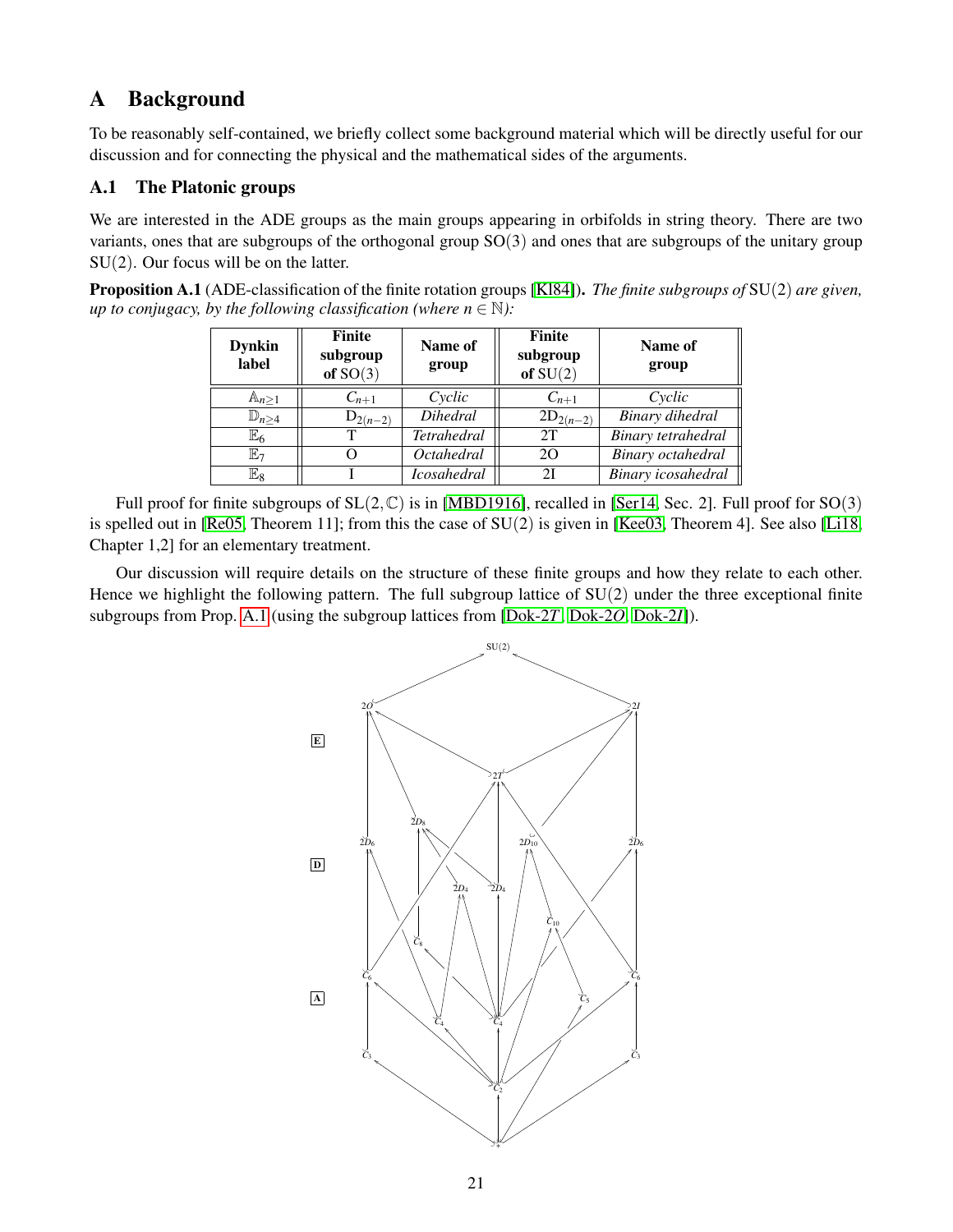### <span id="page-21-0"></span>A.2 Categorical algebra

For ease of reference, we briefly recall the concept of internal homs in compact closed categories [\[Bo94,](#page-22-23) vol 2, 6.1], also [\[Mc65\]](#page-23-17).

The categories  $GSet^{fin}$  (Def. [2.10\)](#page-7-4) and  $GRep_k^{fin}$  (Def. [2.11\)](#page-7-5) enjoy various properties that are directly analogous to familiar properties of the category Vect<sup>fin</sup> of finite-dimensional *k*-vector spaces. The language of categorical algebra allows to make these analogies explicit, and such that one may reason uniformly in all three cases.

For  $V, W \in \text{Vect}_{k}^{\text{fin}}$  two vector spaces, the set  $\text{Hom}(V, W)$  of linear maps ("homomorphisms")  $V \to W$  between them becomes itself canonically a vector space, by pointwise multiplication with *k* and pointwise addition of values of functions. When we want to emphasize that we regard the set  $Hom(V, W)$  as equipped with this vector space structure, we write [*V*,*W*] for it.

One way to make this vector space of linear functions [*V*,*W*] more explicit is to consider the *dual* vector space *V* ∗ . With that in hand we have a canonical linear isomorphism

$$
W \otimes V^* \xrightarrow{\simeq} [V, W] (|w\rangle \otimes \langle v|) \xrightarrow{\simeq} (|q\rangle \mapsto |w\rangle \cdot \langle v, q\rangle)
$$

which identifies the tensor product space of *V*<sup>\*</sup> with *W* as the vector space of linear maps from *V* to *W*. Here

$$
\langle -, - \rangle : V^* \otimes V \longrightarrow k = 1
$$

denotes the pairing map that defines the dual vector space, and we denote elements of *V* by  $|q\rangle \in V$  and those of the dual vector space by  $\langle v | \in V^*$ , just so as to bring out the pattern better. Note that this pairing map is itself *k*-linear. Hence if we regard the ground field  $k$  as the canonical 1-dimensional  $k$ -vector 1, as indicated, then this is actually a morphism in Vect<sup> $\hat{f}_k$ </sup>. There is also a closely related linear going the other way around:

$$
1 \xrightarrow{\eta} [V, V] \simeq V \otimes V^* 1 \longmapsto id_V
$$

which, under the above identification, sends any element  $c \in k$  to the linear map from *V* to itself that is given by multiplication with *c*. One readily checks that these two functions make the following triangles commute



whence called the *triangle identities*.

The quickest way to convince oneself that this indeed holds is to choose linear identifications  $V \simeq \mathbb{R}^n$  and  $W \simeq \mathbb{R}^m$ , which means to choose *linear bases*. This in turn induces a canonical identification  $V^* \simeq (\mathbb{R}^n)^* \simeq \mathbb{R}^n$ (the *dual linear basis*), hence a linear identification

$$
[V,W] \simeq V^* \otimes W \simeq \mathbb{R}^n \otimes \mathbb{R}^m \simeq \mathbb{R}^{n \times m} \simeq \mathrm{Mat}_{n \times m}(k)
$$

of the vector space of linear maps  $V \to W$  with the vector space of  $n \times m$  matrices.

The description of dual vector spaces in terms of pairing and co-pairing maps satisfying triangle identities, as above, turns out to be *equivalent* to the traditional definition. It may seem more involved than the direct definition, but it has the great advantage that it makes sense without any actual reference to the nature of vector spaces: all that is needed to speak of *dual objects* is the analogue of the tensor product ⊗.

Categorical algebra shows that the *triangle identities* guarantee that  $V^* \otimes W$  behaves like an "internalized" version of the Hom-set. The same applies to the tensor product of representations used in [§2.3.](#page-7-0)

Acknowledgements. We thank Tim Dokchitser, James Dolan, James Montaldi and Todd Trimble for discussion. Our algorithm is inspired by the note [\[Tr09\]](#page-24-24), which in turn goes back to private communication with James Dolan.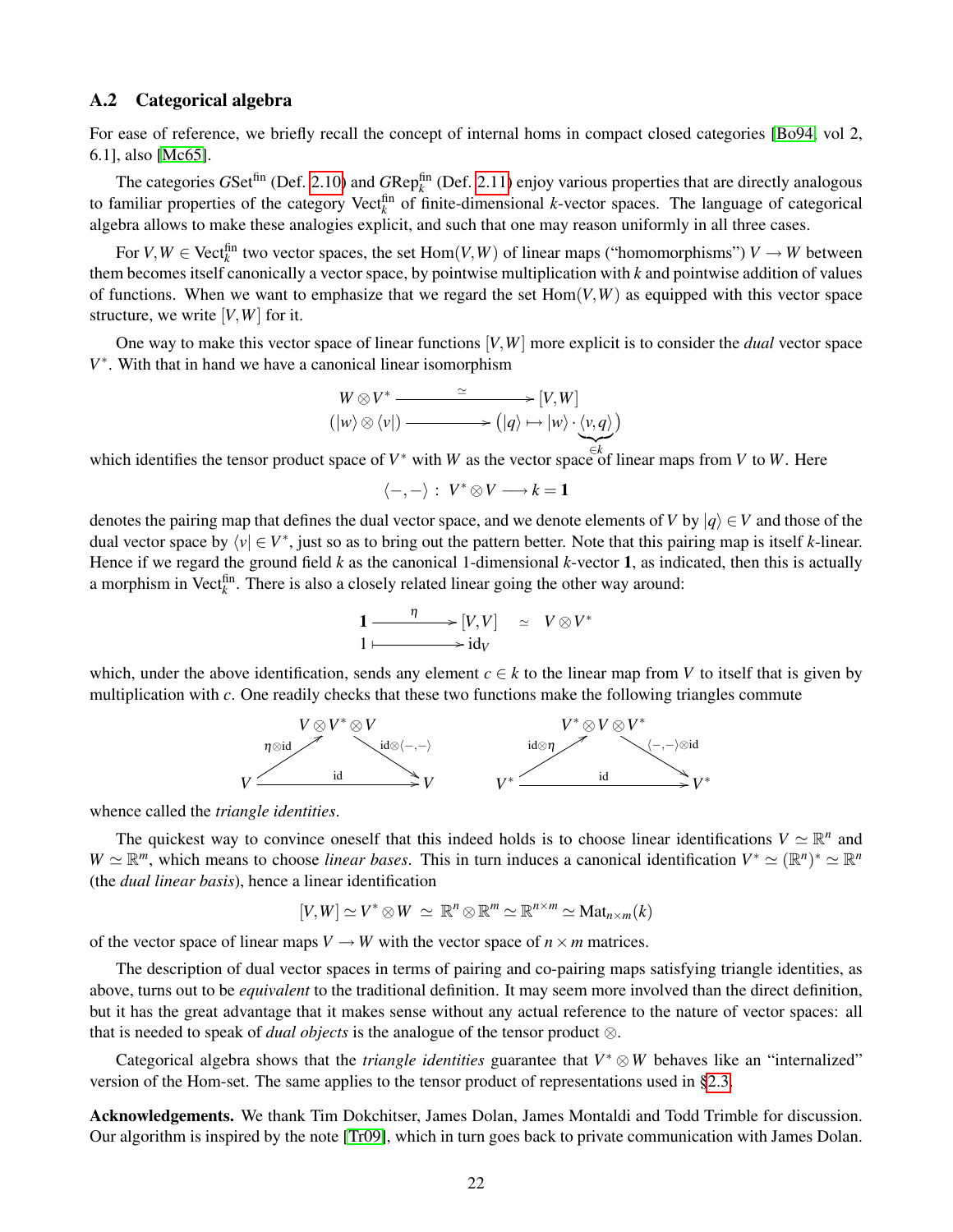## References

- <span id="page-22-13"></span>[Ad74] J. F. Adams, *Stable homotopy and generalized homology*, University of Chicago Press, 1974, [[ucp:bo21302708](https://www.press.uchicago.edu/ucp/books/book/chicago/S/bo21302708.html)].
- <span id="page-22-2"></span>[BDS00] C. Bachas, M. Douglas, C. Schweigert, *Flux Stabilization of D-branes*, J. High Energy Phys. 0005 (2000), 048, [[arXiv:hep-th/0003037](https://arxiv.org/abs/hep-th/0003037)].
- <span id="page-22-22"></span>[BD16] A. Bartel and T. Dokchitser, *Rational representations and permutation representations of finite groups*, Math. Ann. 364 (2016), 539-558, [[arXiv:1405.6616](https://arxiv.org/abs/1405.6616)].
- <span id="page-22-16"></span>[Be91] D. J. Benson, *Representations and Cohomology Volume 1: Basic Representation Theory of Finite Groups and Associative Algebras*, Cambridge University Press, 1991.
- <span id="page-22-3"></span>[BCR00] M. Billó, B. Craps, and F. Roose, *Orbifold boundary states from Cardy's condition*, J. High Energy Phys. 0101 (2001), 038, [[arXiv:hep-th/0011060](https://arxiv.org/abs/hep-th/0011060)].
- <span id="page-22-1"></span>[BDH+02] J. de Boer, R. Dijkgraaf, K. Hori, A. Keurentjes, J. Morgan, D. Morrison, and S. Sethi, *Triples, Fluxes, and Strings*, Adv. Theor. Math. Phys. 4 (2002) 995-1186, [[arXiv:hep-th/0103170](https://arxiv.org/abs/hep-th/0103170)].
- <span id="page-22-14"></span>[Bl17] A. Blumberg, *Equivariant homotopy theory*, lecture notes 2017, [[github.com/adebray/equivariant](https://github.com/adebray/equivariant_homotopy_theory) homotopy theory].
- <span id="page-22-23"></span>[Bo94] F. Borceux, *Handbook of Categorical Algebra*, Cambridge University Press, Cambridge, 1994.
- <span id="page-22-11"></span>[Bo36] K. Borsuk, *Sur les groupes des classes de transformations continues*, CR Acad. Sci. Paris 202 (1936), 1400-1403, [[doi:10.24033/asens.603](https://doi.org/10.24033/asens.603)].
- <span id="page-22-17"></span>[Bo10] S. Bouc, *Biset Functors for Finite Groups*, Springer-Verlag, Berlin, 2010.
- <span id="page-22-10"></span>[BSS18] V. Braunack-Mayer, H. Sati, U. Schreiber, *Gauge enhancement for Super M-branes via Parameterized stable homotopy theory*, Comm. Math. Phys. 371 (2019), [[doi:10.1007/s00220-019-03441-4](https://doi.org/10.1007/s00220-019-03441-4)], [[arXiv:1805.05987](https://arxiv.org/abs/1805.05987)].
- <span id="page-22-20"></span>[Bur01] W. Burnside, *On the Representation of a Group of Finite Order as a Permutation Group, and on the Composition of Permutation Groups*, Proc. Amer. Math. Soc. (1901), [[doi:10.1112/plms/s1-34.1.159](https://doi.org/10.1112/plms/s1-34.1.159)].
- <span id="page-22-24"></span>[BSS-Code&Computations] S. Burton, H. Sati, and U. Schreiber, [\[ncatlab.org/schreiber/show/Image+of+beta\]](https://ncatlab.org/schreiber/show/Image+of+beta).
- <span id="page-22-12"></span>[Ca84] G. Carlsson, *Equivariant Stable Homotopy and Segal's Burnside Ring Conjecture*, Ann. Math. 120 (1984), 189-224, [[jstor:2006940](https://www.jstor.org/stable/2006940)].
- <span id="page-22-7"></span>[CP18] S. M. Chester and E. Perlmutter, *M-Theory Reconstruction from* (2,0) *CFT and the Chiral Algebra Conjecture*, J. High Energy Phys. 2018 (2018) 116, [[arXiv:1805.00892](https://arxiv.org/abs/1805.00892)].
- <span id="page-22-18"></span>[CCM09] A. Connes, C. Consani, M. Marcolli, *Fun with* F1, J. Number Th. 129 (2009), 1532-1561.
- <span id="page-22-0"></span>[DGM97] M. R. Douglas, B. R. Greene, D. R. Morrison, *Orbifold Resolution by D-Branes*, Nucl. Phys. B506 (1997), 84-106, [[hep-th/9704151](https://arxiv.org/abs/hep-th/9704151)].
- <span id="page-22-15"></span>[Dr71] A. Dress, *Notes on the theory of representations of finite groups*, Bielefeld, 1971.
- <span id="page-22-21"></span>[Dr86] A. Dress, *Congruence relations characterizing the representation ring of the symmetric group*, J. of Algebra 101 (1986), 350-364, [[ncatlab.org/nlab/files/Dress86.pdf](https://ncatlab.org/nlab/files/Dress86.pdf)]
- <span id="page-22-19"></span>[DFM11] J. Distler, D. Freed and G. Moore, *Orientifold Précis*, in: H. Sati, U. Schreiber (eds.) Mathemati*cal Foundations of Quantum Field and Perturbative String Theory* Proc. Symp. Pure Math., AMS, 2011, [[arXiv:0906.0795](https://arxiv.org/abs/0906.0795)].
- <span id="page-22-4"></span>[Du96] M. Duff, *M-Theory (the Theory Formerly Known as Strings)*, Int. J. Mod. Phys. A11 (1996), 5623-5642, [[arXiv:hep-th/9608117](https://arxiv.org/abs/hep-th/9608117)].
- <span id="page-22-6"></span>[Du98] M. Duff, *A Layman's Guide to M-theory*, Abdus Salam Memorial Meeting, Trieste, Italy, 19 - 22 Nov 1997, pp.184-213, [[arXiv:hep-th/9805177](https://arxiv.org/abs/hep-th/9805177)].
- <span id="page-22-5"></span>[Du99] M. Duff (ed.) *The World in Eleven Dimensions: Supergravity, Supermembranes and M-theory*, Institute of Physics Publishing, Bristol, 1999.
- <span id="page-22-9"></span>[FSS15] D. Fiorenza, H. Sati and U. Schreiber, *The WZW term of the M5-brane and differential cohomotopy*, J. Math. Phys. 56 (2015), 102301, [[doi:doi:10.1063/1.4932618](http://scitation.aip.org/content/aip/journal/jmp/56/10/10.1063/1.4932618)], [[arXiv:1506.07557](https://arxiv.org/abs/1506.07557)].
- <span id="page-22-8"></span>[FSS16a] D. Fiorenza, H. Sati and U. Schreiber, *Rational sphere valued supercocycles in M-theory and type IIA string theory*, J. Geom. Phys. 114 (2017) 91-108, [[doi:10.1016/j.geomphys.2016.11.024](http://dx.doi.org/10.1016/j.geomphys.2016.11.024)], [[arXiv:1606.03206](https://arxiv.org/abs/1606.03206)].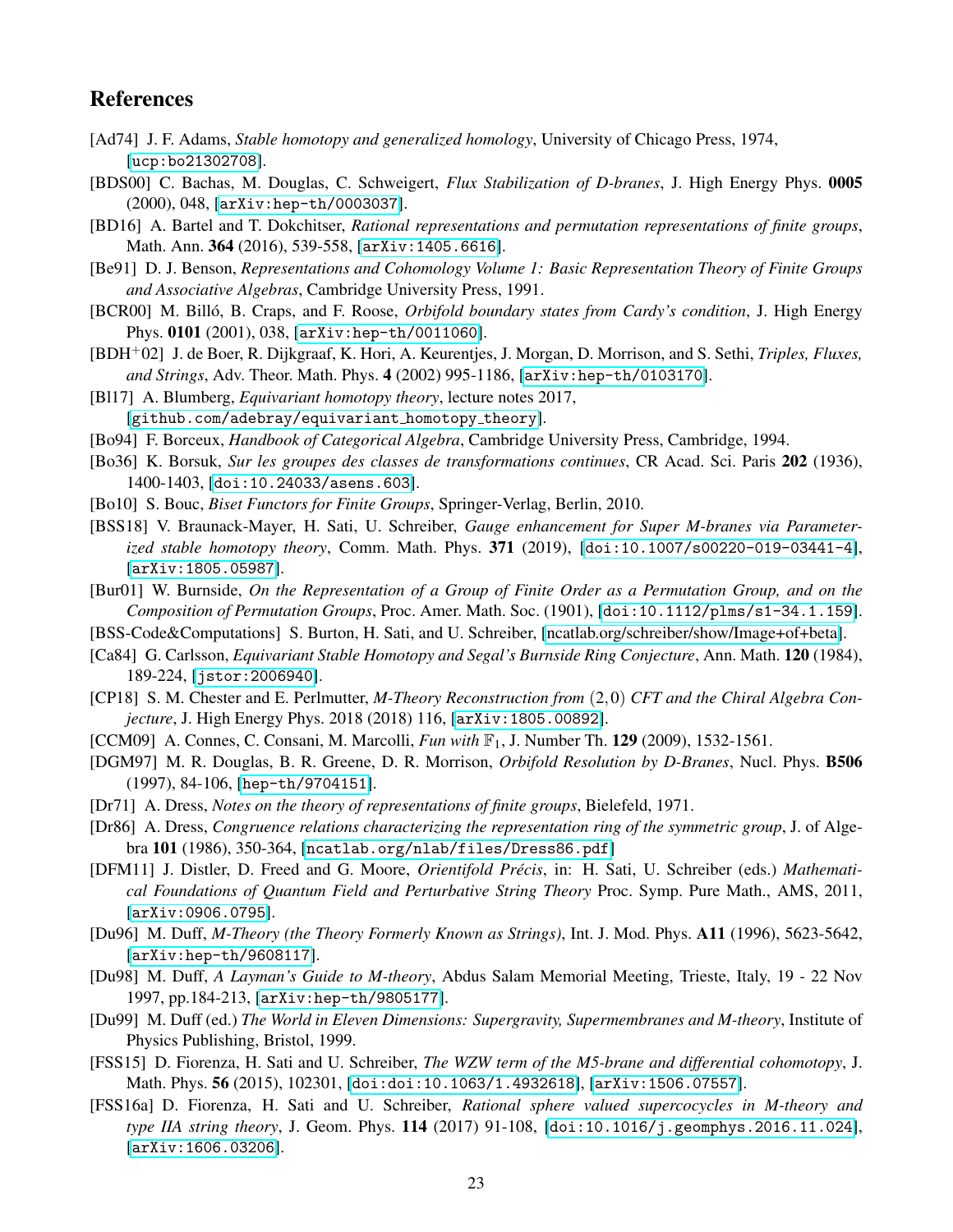- <span id="page-23-5"></span>[FSS19a] D. Fiorenza, H. Sati and U. Schreiber, *[The rational higher structure of M-theory](https://ncatlab.org/schreiber/show/The+rational+higher+structure+of+M-theory)*, Fortschr. d. Phys. 67 (2019), [[doi:10.1002/prop.201910017](https://doi.org/10.1002/prop.201910017)], [[arXiv:1903.02834](https://arxiv.org/abs/1903.02834)].
- <span id="page-23-6"></span>[FSS19b] D. Fiorenza, H. Sati and U. Schreiber, *Twisted Cohomotopy implies M-theory anomaly cancellation on 8-manifolds*, Comm. Math. Phys. (2020) [[doi:10.1007/s00220-020-03707-2](https://doi.org/10.1007/s00220-020-03707-2)], [[arXiv:1904.10207](https://arxiv.org/abs/1904.10207)].
- <span id="page-23-7"></span>[FSS19c] D. Fiorenza, H. Sati and U. Schreiber, *Twisted Cohomotopy implies M5 WZ term level quantization*, [[arXiv:1906.07417](https://arxiv.org/abs/1906.07417)].
- [GC99] H. Garcia-Compean, *D-branes in Orbifold Singularities and Equivariant K-Theory*, Nucl. Phys. B557 (1999), 480-504, [[arXiv:hep-th/9812226](https://arxiv.org/abs/hep-th/9812226)].
- <span id="page-23-19"></span>[GP90] W. Gilbert and A. Pathria, *Linear Diophantine Equations*, preprint 1990, [[ncatlab.org/nlab/files/GilbertPathria90.pdf](https://ncatlab.org/nlab/files/GilbertPathria90.pdf)]
- <span id="page-23-8"></span>[GS19] D. Grady and H. Sati, *Ramond-Ramond fields and twisted differential K-theory*, [[arXiv:1903.08843](https://arxiv.org/abs/1903.08843)] [hep-th].
- <span id="page-23-0"></span>[Gr05] J. Greenlees, *Equivariant version of real and complex connective K-theory*, Homology Homotopy Appl. 7 (2005), 63-82, [[euclid.hha/1139839291](http://projecteuclid.org/euclid.hha/1139839291)].
- <span id="page-23-2"></span>[HSS18] J. Huerta, H. Sati, U. Schreiber, *Real ADE-equivariant (co)homotpy of super M-branes*, Comm. Math. Phys. 371 (2019), [[doi:10.1007/s00220-019-03442-3](https://doi.org/10.1007/s00220-019-03442-3)], [[arXiv:1805.05987](https://arxiv.org/abs/1805.05987)].
- <span id="page-23-13"></span>[KS] M. Kapranov and A. Smirnov, *Cohomology determinants and reciprocity laws: number field case*, unpublished preprint, [cage.ugent.be/˜kthas/Fun/library/KapranovSmirnov.pdf](http://cage.ugent.be/~kthas/Fun/library/KapranovSmirnov.pdf)
- <span id="page-23-22"></span>[Kee03] A. Keenan, *Which finite groups act freely on spheres?*, 2003, [www.math.utah.edu/](http://www.math.utah.edu/~keenan/actions.pdf)∼keenan/actions.pdf
- <span id="page-23-11"></span>[Ke99] A. Kerber, *Applied Finite Group Actions*, Springer Berlin, 1999.
- <span id="page-23-9"></span>[KMT12] R. Kirby, P. Melvin, and P. Teichner, *Cohomotopy sets of 4-manifolds*, Geom. & Top. Monographs 18 (2012), 161-190, [[arXiv:1203.1608](https://arxiv.org/abs/1203.1608)].
- <span id="page-23-20"></span>[Kl84] F. Klein, *Vorlesungen uber das Ikosaeder und die Auflosung der Gleichungen vom funften Grade ¨* , 1884, translated as *Lectures on the Icosahedron and the Resolution of Equations of Degree Five* by George Morrice 1888, [[archive.org/details/cu31924059413439](https://archive.org/details/cu31924059413439)].
- <span id="page-23-23"></span>[Li18] M. Lindh, *An Introduction to the McKay Correspondence: Master Thesis in Physics*, 2018, [[www.diva-portal.org/smash/get/diva2:1184051/FULLTEXT01.pdf](http://www.diva-portal.org/smash/get/diva2:1184051/FULLTEXT01.pdf)]
- <span id="page-23-15"></span>[Lo18] O. Lorscheid, F<sup>1</sup> *for everyone*, [[arXiv:1801.05337](https://arxiv.org/abs/1801.05337)] [math.AG].
- <span id="page-23-10"></span>[Lu05] W. Lück, The Burnside ring and equivariant stable cohomotopy for infinite groups, Pure Appl. Math. Q. 1 (2005), 479–541, [[arXiv:math/0504051](https://arxiv.org/abs/math/0504051)] [math.AT].
- <span id="page-23-12"></span>[LP12] K. Lux and H. Pahlings, *Representations of Groups: A Computational Approach*, Cambridge University Press, 2012.
- <span id="page-23-17"></span>[Mc65] S. MacLane, *Categorical algebra*, Bull. Amer. Math. Soc. 71 (1965), 40-106.
- <span id="page-23-14"></span>[Man08] Y. Manin, *Cyclotomy and analytic geometry over*  $\mathbb{F}_1$ , Quanta of Maths, Conference in honour of Alain Connes, Clay Math. Proceedings 11 (2008), 385-408, [[arXiv:0809.1564](https://arxiv.org/abs/0809.1564)] [math.AG].
- <span id="page-23-18"></span>[Mar30] E. Marczewski, *Sur l'extension de l'ordre partiel*, Fund. Math. 16 (1930), 386-389,
	- [[matwbn.icm.edu.pl/ksiazki/fm/fm16/fm16125.pdf](http://matwbn.icm.edu.pl/ksiazki/fm/fm16/fm16125.pdf)]
- <span id="page-23-21"></span>[MBD1916] G. A. Miller, H. F. Blichfeldt, L. E. Dickson, *Theory and applications of finite groups*, Dover, New York, 1916.
- <span id="page-23-4"></span>[Mo14] G. Moore, *Physical Mathematics and the Future*, talk at [Strings 2014](http://physics.princeton.edu/strings2014/)
	- [www.physics.rutgers.edu/∼[gmoore/PhysicalMathematicsAndFuture.pdf](http://www.physics.rutgers.edu/~gmoore/PhysicalMathematicsAndFuture.pdf)].
- <span id="page-23-16"></span>[Na-cycl] V. Naik, *Characters are cyclotomic integers*,
	- [[groupprops.subwiki.org/wiki/Characters](https://groupprops.subwiki.org/wiki/Characters_are_cyclotomic_integers) are cyclotomic integers]
- <span id="page-23-3"></span>[NH98] H. Nicolai and R. Helling, *Supermembranes and M(atrix) Theory*, In: M. Duff, E. Sezgin, B. Greene et. al. (eds.) *Nonperturbative aspects of strings, branes and supersymmetry*, World Scientific (1999), [[arXiv:hep-th/9809103](https://arxiv.org/abs/hep-th/9809103)].
- <span id="page-23-1"></span>[Ra02] P. Rajan, *D2-brane RR-charge on* SU(2), Phys. Lett. B533 (2002), 307-312, [[arXiv:hep-th/0111245](https://arxiv.org/abs/hep-th/0111245)].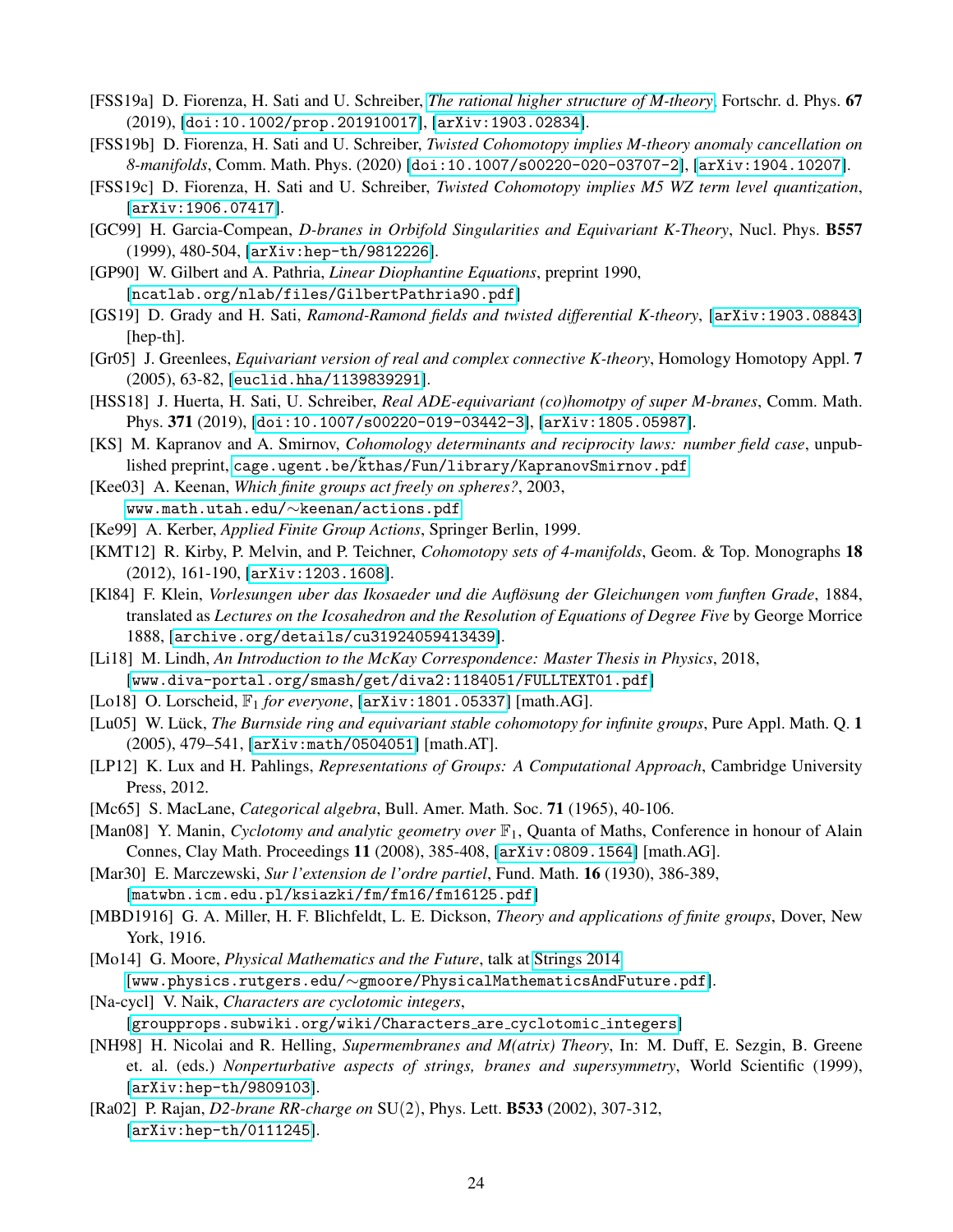- <span id="page-24-7"></span>[Pe56] F. P. Peterson, *Some Results on Cohomotopy Groups*, Amer. J. Math. 78 (1956), 243-258, [[jstor:2372514](https://www.jstor.org/stable/2372514)].
- <span id="page-24-20"></span>[Pf97] G. Pfeiffer, *The Subgroups of M*24*, or How to Compute the Table of Marks of a Finite Group*, Experiment. Math. 6 (1997), 247-270, [[doi:10.1080/10586458.1997.10504613](https://doi.org/10.1080/10586458.1997.10504613)], [schmidt.ucg.ie/∼[goetz/pub/marks/marks.html](http://schmidt.ucg.ie/~goetz/pub/marks/marks.html)].
- <span id="page-24-21"></span>[PT91] L. Pursell, S. Y. Trimble, *Gram-Schmidt orthogonalization by Gauss Elimination*, Amer. Math. Month. 98(1991), 544-549, [[jstor:2324877](https://www.jstor.org/stable/2324877)].
- <span id="page-24-1"></span>[RS13] A. Recknagel, V. Schomerus, *Boundary Conformal Field Theory and the Worldsheet Approach to D-Branes*, Cambridge University Press, 2013.
- <span id="page-24-23"></span>[Re05] E. Rees, *Notes on Geometry*, Springer, Berlin, 2005.
- <span id="page-24-19"></span>[Rob06] J. Robbin, *Real, Complex and Quaternionic representations*, 2006, [www.math.wisc.edu/∼[robbin/angelic/RCH-G.pdf](http://www.math.wisc.edu/~robbin/angelic/RCH-G.pdf)]
- <span id="page-24-4"></span>[Sa13] H. Sati, *Framed M-branes, corners, and topological invariants*, J. Math. Phys. 59 (2018), 062304, [[arXiv:1310.1060](https://arxiv.org/abs/ arXiv:1310.1060)].
- <span id="page-24-0"></span>[SS19a] H. Sati and U. Schreiber, *Equivariant Cohomotopy implies orientifold tadpole cancellation*, J. Geom. Phys. (2020) [[doi:10.1016/j.geomphys.2020.103775](https://doi.org/10.1016/j.geomphys.2020.103775)], [[arXiv:1909.12277](https://arxiv.org/abs/1909.12277)].
- <span id="page-24-5"></span>[SS19b] H. Sati and U. Schreiber, *Differential Cohomotopy implies intersecting brane observables via configuration spaces and chord diagrams*, [[arXiv:1912.10425](https://arxiv.org/abs/1912.10425)].
- <span id="page-24-10"></span>[SS20] H. Sati and U. Schreiber, *Proper Orbifold Cohomology*, [[arXiv:2008.01101](https://arxiv.org/abs/2008.01101)].
- <span id="page-24-11"></span>[Seg71] G. Segal, *Equivariant stable homotopy theory*, In *Actes du Congres International des Math ` ematiciens ´* (Nice, 1970), Tome 2 , pages 59-63, Gauthier-Villars, Paris, 1971, [[ncatlab.org/nlab/files/SegalEquivariantStableHomotopyTheory.pdf](https://ncatlab.org/nlab/files/SegalEquivariantStableHomotopyTheory.pdf)].
- <span id="page-24-17"></span>[Seg72] G. Segal, *Permutation representations of finite p-groups*, Quart. J. Math. Oxford (2) 23 (1972), 375-381, [[10.1093/qmath/23.4.375](https://doi.org/10.1093/qmath/23.4.375)].
- [Sen97] A. Sen, *A Note on Enhanced Gauge Symmetries in M- and String Theory*, J. High Energy Phys. 9709 (1997), 001, [[arXiv:hep-th/9707123](https://arxiv.org/abs/hep-th/9707123)].
- <span id="page-24-22"></span>[Ser14] J. Serrano, *Finite subgroups of SL*(2,C) *and SL*(3,C), Warwick 2014, [[homepages.warwick.ac.uk/](https://homepages.warwick.ac.uk/~masda/McKay/Carrasco_Project.pdf)∼masda/McKay/Carrasco Project.pdf]
- [Ser77] J.-P. Serre, *Linear Representations of Finite Groups*, Graduate Texts in Math., vol. 42, Springer-Verlag, New York, 1977.
- <span id="page-24-16"></span>[So67] L. Solomon, *The Burnside algebra of a finite group*, J. Comb. Theory 1 (1967), 603-615, [[doi:10.1016/S0021-9800\(67\)80064-4](https://doi.org/10.1016/S0021-9800(67)80064-4)].
- <span id="page-24-14"></span>[So04] C. Soule,´ *Les variet´ es sur le corps ´ a un ´ el´ ement ´* , Mosc. Math. J. 4 (2004), 217-244.
- <span id="page-24-6"></span>[Sp49] E. Spanier, *Borsuk's Cohomotopy Groups*, Ann. Math. 50 (1949), 203-245, [[jstor:1969362](http://www.jstor.org/stable/1969362)].
- <span id="page-24-9"></span>[Ta09] L. Taylor, *The principal fibration sequence and the second cohomotopy set*, Proceedings of the Freedman Fest, Geom. & Topol. Monogr. 18 (2012), 235-251, [[arXiv:0910.1781](https://arxiv.org/abs/0910.1781)].
- <span id="page-24-2"></span>[Ta00] W. Taylor, *D2-branes in B fields*, J. High Energy Phys. 0007 (2000) 039, [[arXiv:hep-th/0004141](https://arxiv.org/abs/hep-th/0004141)].
- <span id="page-24-15"></span>[Th16] K. Thas, *Absolute Arithmetic and* F1*-geometry*, European Mathematical Society, 2016.
- <span id="page-24-13"></span>[Ti56] J. Tits, *Sur les analogues algébriques des groupes semi-simples complexes*, Colloque d'algébre supérieure, tenu á Bruxelles du 19 au 22 décembre 1956 (1957), 261-289.
- <span id="page-24-12"></span>[tD79] T. tom Dieck, *Transformation Groups and Representation Theory* Lecture Notes in Mathematics vol. 766, Springer, 1979, [[doi:10.1007/BFb0085965](https://link.springer.com/book/10.1007/BFb0085965)].
- <span id="page-24-18"></span>[tDi09] T. tom Dieck, *Representation theory*, lecture notes 2009, [[www.uni-math.gwdg.de/tammo/rep.pdf](http://www.uni-math.gwdg.de/tammo/rep.pdf)]
- <span id="page-24-24"></span>[Tr09] T. Trimble, *Categorified Gram-Schmidt process*, *n*Lab note, November 2009 [ncatlab.org/nlab/revision/Gram-Schmidt+process/7#categorified](https://ncatlab.org/nlab/revision/Gram-Schmidt+process/7#categorified_gramschmidt_process) gramschmidt process latest revision April 2018
	- [ncatlab.org/nlab/revision/Gram-Schmidt+process/14#categorified](https://ncatlab.org/nlab/revision/Gram-Schmidt+process/14#categorified_gramschmidt_process) gramschmidt process
- <span id="page-24-3"></span>[Va05] C. Vafa, *The String Landscape and the Swampland*, [[arXiv:hepth/0509212](http://arxiv.org/abs/hepth/0509212)]
- <span id="page-24-8"></span>[We71] R. West, *Some Cohomotopy of Projective Space*, Indiana University Math. J. 20 (1971), 807-827, [[jstor:24890146](https://www.jstor.org/stable/24890146)].